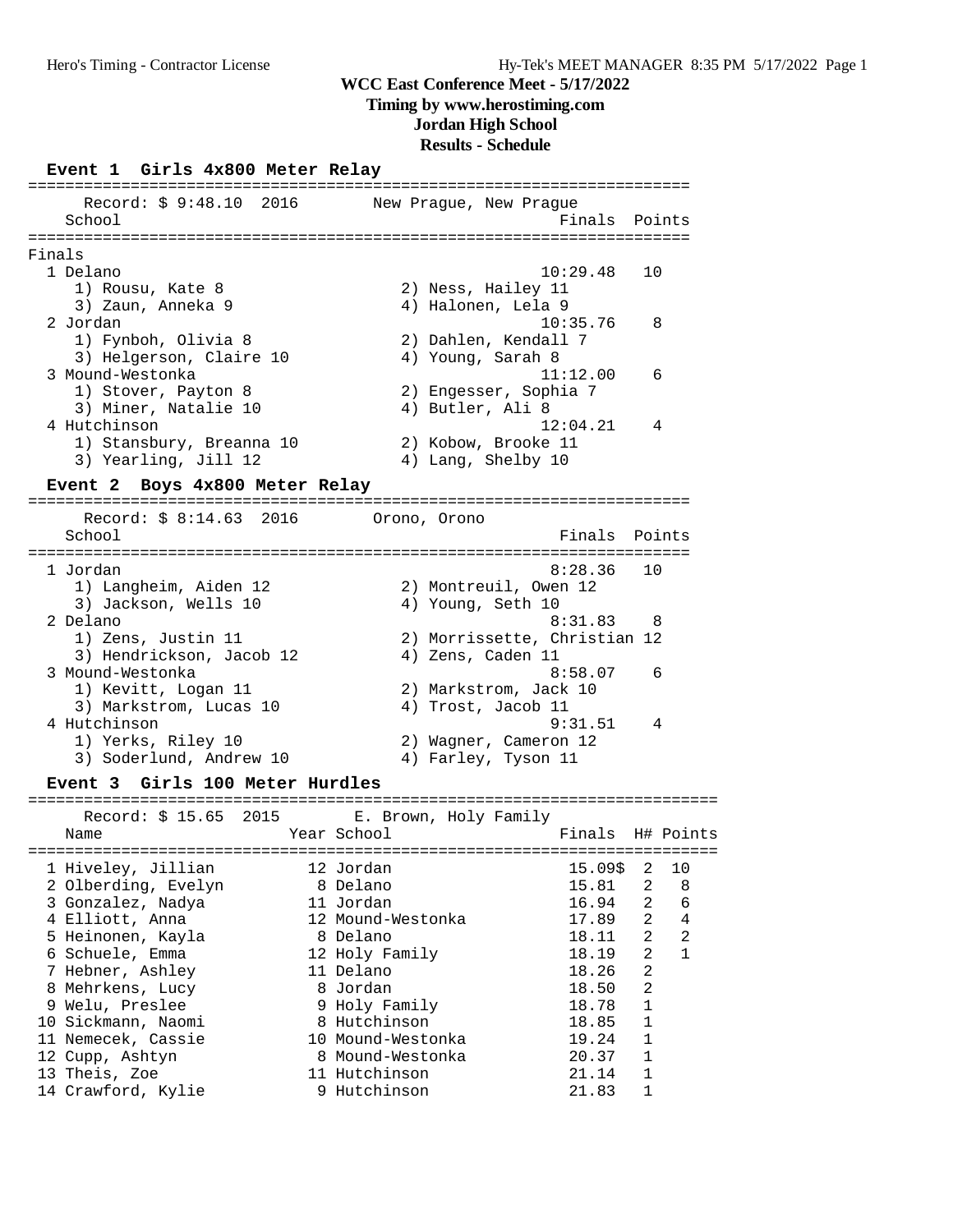**Timing by www.herostiming.com**

# **Jordan High School**

**Results - Schedule**

| Event 3 Girls 100 Meter Hurdles<br>15 Horkey, Abigail<br>Event 4 Boys 110 Meter Hurdles                                                                                                                                                                                                                                                                                | 9 Holy Family                                                                                                                                                                                                                                                                                    | 24.39                                                                                                                                                 | 1                                                                                                                                |                                                                  |                  |
|------------------------------------------------------------------------------------------------------------------------------------------------------------------------------------------------------------------------------------------------------------------------------------------------------------------------------------------------------------------------|--------------------------------------------------------------------------------------------------------------------------------------------------------------------------------------------------------------------------------------------------------------------------------------------------|-------------------------------------------------------------------------------------------------------------------------------------------------------|----------------------------------------------------------------------------------------------------------------------------------|------------------------------------------------------------------|------------------|
| Record: \$ 14.96 2018<br>Name                                                                                                                                                                                                                                                                                                                                          | C. Turner, Waconia<br>Year School                                                                                                                                                                                                                                                                | Finals                                                                                                                                                |                                                                                                                                  | H# Points                                                        |                  |
| 1 Schmidt, Cole<br>2 Metzger, Bryson<br>3 Card, Treyton<br>4 Kilian, Rowan<br>5 Wallace, Will<br>6 Metzger, Jackson<br>7 Adamek, Mason<br>8 Sexton, Brenden<br>9 Schmitz, Simon<br>-- Rice, Keegan                                                                                                                                                                     | 11 Delano<br>12 Jordan<br>11 Hutchinson<br>12 Hutchinson<br>11 Mound-Westonka<br>10 Jordan<br>9 Jordan<br>9 Mound-Westonka<br>11 Hutchinson<br>9 Delano                                                                                                                                          | 15.26<br>15.92<br>16.99<br>17.58<br>17.66<br>17.70<br>18.13<br>18.23<br>18.85<br>SCR                                                                  | 2<br>2<br>$\overline{2}$<br>2<br>$\overline{a}$<br>$\overline{a}$<br>2<br>1<br>$\mathbf{1}$<br>$\mathbf{1}$                      | 10<br>8<br>6<br>4<br>$\overline{2}$<br>$\mathbf{1}$              |                  |
| Event 5 Girls 100 Meter Dash                                                                                                                                                                                                                                                                                                                                           |                                                                                                                                                                                                                                                                                                  |                                                                                                                                                       |                                                                                                                                  |                                                                  |                  |
| 2018<br>Record: \$ 12.20<br>Name                                                                                                                                                                                                                                                                                                                                       | L. Hanson, Orono<br>Year School                                                                                                                                                                                                                                                                  | Finals H# Points                                                                                                                                      |                                                                                                                                  |                                                                  |                  |
| 1 Straub, Mehlayna<br>2 Olson, Avery<br>3 Lund, Bella<br>4 Christensen, Samantha<br>5 Chatfield, Emily<br>6 Kobow, Brie<br>7 McClurg, Audrey<br>8 Redd, Myma<br>9 Goebel, Reagan<br>10 McDonald, Mara<br>11 Haugen, Makayla<br>12 Winters, Meaghan<br>13 Keskey, Maren<br>14 Sonnek, Sophia<br>15 Perrin-Smith, Chloe<br>16 Huynh, Angelina<br>17 Schumacher, Samantha | 11 Southwest Christian<br>9 Mound-Westonka<br>12 Mound-Westonka<br>7 Mound-Westonka<br>12 Hutchinson<br>9 Hutchinson<br>9 Delano<br>12 Hutchinson<br>10 Jordan<br>9 Delano<br>10 Jordan<br>11 Jordan<br>10 Southwest Christian<br>11 Delano<br>10 Holy Family<br>10 Holy Family<br>9 Holy Family | 12.68<br>13.07<br>13.32<br>13.55<br>13.67<br>13.71<br>13.76<br>13.77<br>13.77<br>13.88<br>14.08<br>14.23<br>14.37<br>14.52<br>14.65<br>16.06<br>16.45 | 3<br>3<br>3<br>$\mathbf{3}$<br>$\overline{a}$<br>3<br>3<br>3<br>2<br>3<br>$\overline{2}$<br>2<br>2<br>2<br>1<br>$\mathbf 1$<br>1 | 10<br>8<br>6<br>$\overline{4}$<br>2<br>$\mathbf{1}$              | 13.761<br>13.762 |
| Boys 100 Meter Dash<br><b>Event 6</b><br>Record: \$ 11.25<br>2015<br>Name                                                                                                                                                                                                                                                                                              | R Grimsley, Hutchinson<br>Year School                                                                                                                                                                                                                                                            | Finals H# Points                                                                                                                                      |                                                                                                                                  |                                                                  |                  |
| 1 Piehl, Mitchell<br>2 Moore, Phillip<br>3 Elliot, Alex<br>4 Tieben, Maxwell<br>5 Ladwig, Andrew<br>6 Ceplecha, Jackson<br>7 Riley, Jackson<br>8 Smith, Austin                                                                                                                                                                                                         | 12 Hutchinson<br>11 Delano<br>11 Hutchinson<br>11 Jordan<br>11 Hutchinson<br>11 Jordan<br>12 Holy Family<br>12 Jordan                                                                                                                                                                            | 10.96\$<br>$11.01\$<br>11.37<br>11.52<br>11.59<br>11.71<br>11.79<br>11.88                                                                             | 3<br>3<br>3<br>3<br>3<br>3<br>3<br>2                                                                                             | 10<br>8<br>6<br>$\overline{4}$<br>$\overline{2}$<br>$\mathbf{1}$ |                  |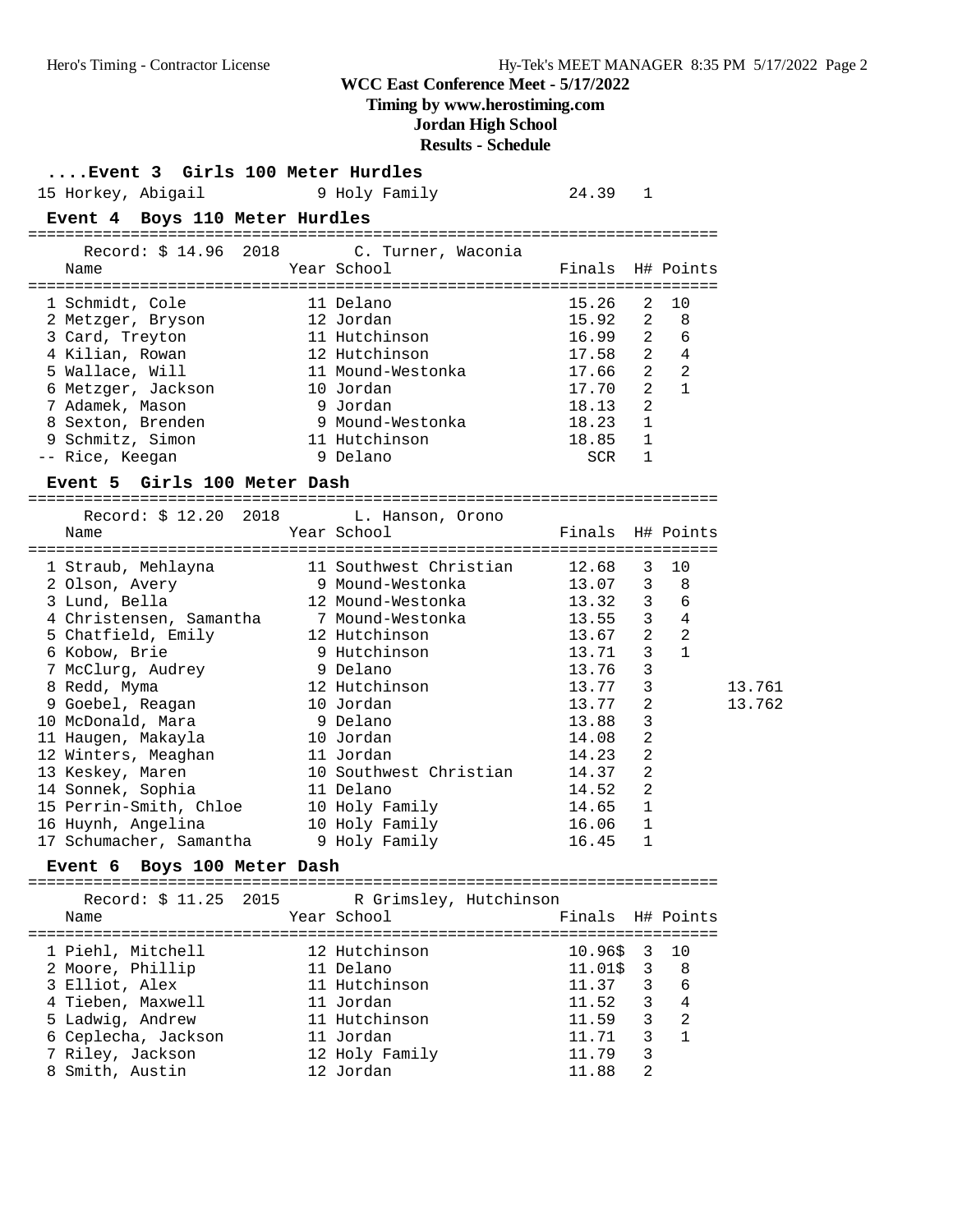## **Timing by www.herostiming.com**

**Jordan High School**

# **Results - Schedule**

#### **....Event 6 Boys 100 Meter Dash**

| 9 McKenzie, Antuwan<br>10 Buck, Zion<br>11 Frye, Gavin<br>12 Hansberger, Jacob<br>13 Diminnie, Edward<br>14 Wolf, Noah<br>15 Tice, Ben<br>16 Hohenstein, Jack<br>17 Schultz, Jake | 12 Southwest Christian<br>10 Southwest Christian<br>10 Holy Family<br>10 Mound-Westonka<br>12 Holy Family<br>11 Mound-Westonka<br>12 Mound-Westonka<br>9 Delano<br>9 Delano |                  |                                                   | 11.94<br>12.13<br>12.15<br>12.17<br>12.20<br>12.26<br>12.31<br>12.50<br>12.64 | 2<br>3<br>2<br>2<br>$\overline{2}$<br>$\overline{2}$<br>$\mathbf{1}$<br>1<br>2 |
|-----------------------------------------------------------------------------------------------------------------------------------------------------------------------------------|-----------------------------------------------------------------------------------------------------------------------------------------------------------------------------|------------------|---------------------------------------------------|-------------------------------------------------------------------------------|--------------------------------------------------------------------------------|
| 18 Hunt, Andy<br>Event 7 Girls 4x200 Meter Relay                                                                                                                                  | 10 Southwest Christian                                                                                                                                                      |                  |                                                   | 12.95                                                                         | $\mathbf{1}$                                                                   |
| Record: \$ 1:43.36 2016                                                                                                                                                           |                                                                                                                                                                             | Waconia, Waconia |                                                   |                                                                               |                                                                                |
| School                                                                                                                                                                            |                                                                                                                                                                             |                  |                                                   | Finals                                                                        | Points                                                                         |
| 1 Mound-Westonka<br>1) Boyce, Micah 11<br>3) Hollenstein, Abby 11                                                                                                                 |                                                                                                                                                                             |                  | 2) Seitz, Makenna 10<br>4) Soule, Ali 12          | 1:49.56                                                                       | 10                                                                             |
| 2 Southwest Christian<br>1) Wercinski, Kaitlyn 10<br>3) Dekkers, Ada 10                                                                                                           |                                                                                                                                                                             |                  | 2) Helseth, Margrethe 9<br>4) Straub, Mehlayna 11 | 1:51.81                                                                       | 8                                                                              |
| 3 Hutchinson<br>1) Chatfield, Emily 12<br>3) Kobow, Brie 9                                                                                                                        |                                                                                                                                                                             |                  | 2) Kobow, Brooke 11<br>4) Dean, Morgan 12         | 1:55.52                                                                       | 6                                                                              |
| 4 Delano<br>1) Cooper, Brooklyn 12<br>3) Menk, Anna 9                                                                                                                             |                                                                                                                                                                             |                  | 2) Ford, Lila 11<br>4) Danielson, Norah 10        | 1:55.78                                                                       | 4                                                                              |
| 5 Jordan<br>1) Jones, Samara 10<br>3) Stensland, Chloe 7<br>6 Holy Family Catholic                                                                                                |                                                                                                                                                                             |                  | 2) Stensland, Maria 9<br>4) Haugen, Makayla 10    | 1:56.09<br>1:56.42                                                            | 2                                                                              |
| 1) Tupa Clark, Greta 9<br>3) Chromy, Sarah 11                                                                                                                                     |                                                                                                                                                                             |                  | 2) Griffin, Zoe 11                                | 4) Perrin-Smith, Chloe 10                                                     |                                                                                |
| Event 8 Boys 4x200 Meter Relay                                                                                                                                                    |                                                                                                                                                                             |                  |                                                   |                                                                               |                                                                                |
| Record: \$ 1:32.58 2021<br>School                                                                                                                                                 | Hutchinson<br>==========================                                                                                                                                    |                  |                                                   | Finals<br>====================                                                | Points                                                                         |
| 1 Hutchinson<br>1) Elliot, Alex 11<br>3) Peterson, Parker 10                                                                                                                      |                                                                                                                                                                             |                  | 2) Renner, Charles 10<br>4) Piehl, Mitchell 12    | $1:31.68$ \$                                                                  | 10                                                                             |
| 2 Holy Family Catholic<br>1) Santini, Matthew 12<br>3) Paidosh, Kieran 11                                                                                                         |                                                                                                                                                                             |                  | 2) Russo, Bennett 11<br>4) Maher, Joseph 11       | 1:34.80                                                                       | 8                                                                              |
| 3 Jordan<br>1) Ceplecha, Jackson 11<br>3) Major, Will 12                                                                                                                          |                                                                                                                                                                             |                  | 2) Rietschel, Logan 10<br>4) Langheim, Aiden 12   | 1:34.99                                                                       | 6                                                                              |
| 4 Delano<br>1) Rosenow, Grayson 10<br>3) Kelly, Ben 10                                                                                                                            |                                                                                                                                                                             |                  | 2) McMahan, Josh 12<br>4) Jergens, Sam 10         | 1:37.99                                                                       | 4                                                                              |
| 5 Mound-Westonka<br>1) Bartkowicz, Brett 10                                                                                                                                       |                                                                                                                                                                             |                  | 2) Hansberger, Jacob 10                           | 1:39.75                                                                       | 2                                                                              |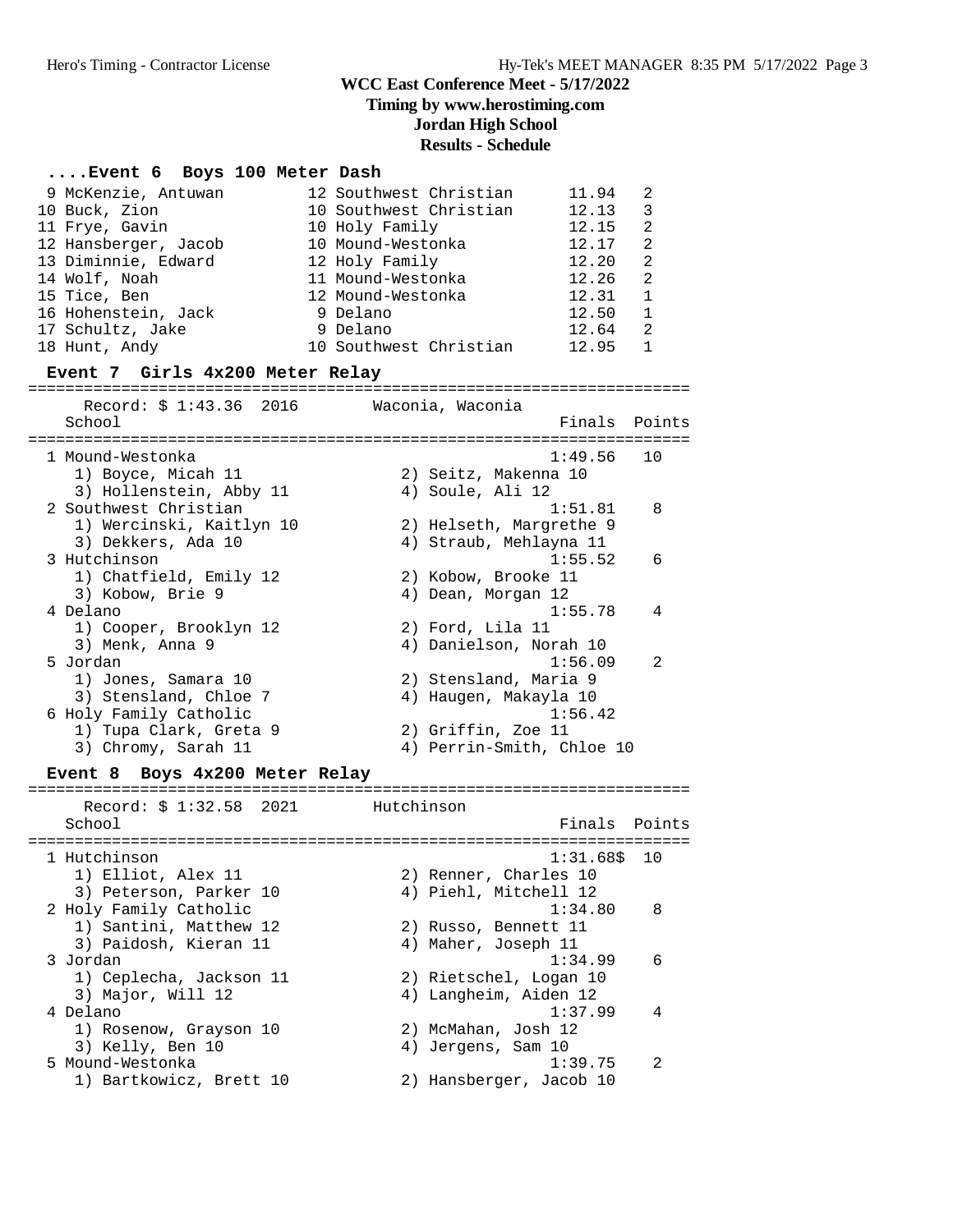#### **Timing by www.herostiming.com**

**Jordan High School**

**Results - Schedule**

# **....Event 8 Boys 4x200 Meter Relay**

| 3) Kimbrough, John (Jt) 9                            | 4) McCue, Owen 10  |
|------------------------------------------------------|--------------------|
| -- Southwest Christian                               | DNF                |
| 1) Hunt, Andy 10                                     | 2) Knotts, Ryan 11 |
| 3) Kannenberg, William (Freedom) 1 4) Rotz, Bryson 9 |                    |

#### **Event 9 Girls 1600 Meter Run**

| Record: \$ 5:01.90 2021<br>Name       |             | I. Schmitz, Hutchinson<br>Year School       | Finals       | Points         |
|---------------------------------------|-------------|---------------------------------------------|--------------|----------------|
|                                       |             |                                             |              |                |
| 1 Schmitz, Isabelle                   |             | 10 Hutchinson                               | $4:56.88$ \$ | 10             |
| 2 Krueger, Kendra                     | 11 Jordan   |                                             | $5:00.34$ \$ | 8              |
| 3 Sunnarborg, Laura 11 Mound-Westonka |             |                                             | 5:41.48      | 6              |
| 4 Werner, Mya                         |             | 8 Delano                                    | 5:46.46      | $\overline{4}$ |
| 5 Fynboh, Olivia                      |             | 8 Jordan                                    | 5:51.22      | 2              |
| 6 Augustyn, Emma                      |             | 10 Holy Family                              | 5:52.94      | $\mathbf{1}$   |
| 7 Peterson, Bianca                    |             | 7 Jordan                                    | 5:54.20      |                |
| 8 Wock, Harmony                       |             | 8 Delano                                    | 5:56.46      |                |
| 9 Werner, Ava                         |             | 8 Delano                                    | 6:00.93      |                |
| 10 Stephens, Lauren                   |             | 11 Southwest Christian 6:03.30              |              |                |
| 11 Grogan, Bete Mae                   |             | 8 Mound-Westonka 6:15.21                    |              |                |
| 12 Shirley, Ava                       |             | 9 Holy Family 6:42.03                       |              |                |
| 13 Merkle, Joellen                    |             | 10 Southwest Christian 6:59.90              |              |                |
| Event 10 Boys 1600 Meter Run          |             |                                             |              |                |
|                                       |             | Record: \$ 4:32.95 2016 A.Carrabre, Waconia |              |                |
|                                       |             |                                             |              |                |
| Name                                  | Year School |                                             | Finals       | Points         |
| 1 Sharp, Kaleb                        |             | 11 Jordan                                   | $4:24.93\$   | 10             |
| 2 Young, Isaac                        |             | 12 Jordan                                   | 4:36.09      | 8              |
|                                       |             | 12 Mound-Westonka                           | 4:37.30      | 6              |
| 3 Nemecek, Lance<br>4 Getz, Mason     |             | 12 Hutchinson                               | 4:42.88      | 4              |
| 5 Engesser, Joshua                    |             | 12 Mound-Westonka                           | 4:45.60      | $\overline{a}$ |
| 6 Forliti, Grant                      |             | 9 Delano                                    | 4:54.27      | $\mathbf{1}$   |
| 7 Weedman, Nicklaus                   |             | 11 Jordan                                   | 4:55.43      |                |
| 8 Farley, Tyson                       |             | 11 Hutchinson                               | 4:56.42      |                |
| 9 Seltz, Owen                         |             | 12 Southwest Christian 5:03.67              |              |                |
| 10 Trost, Jacob                       |             | 11 Mound-Westonka 5:05.23                   |              |                |
| 11 Baker, Max                         |             | 10 Delano                                   | 5:11.43      |                |
| 12 Ulberg, Henry                      |             | 9 Delano                                    | 5:11.64      |                |
| 13 Zweber, Benedict                   |             | 10 Holy Family                              | 5:42.90      |                |
| 14 Hesse, Alexander                   |             |                                             | 5:45.38      |                |
| 15 Titler, John                       |             | 9 Holy Family<br>10 Holy Family             | 6:06.94      |                |

# **Event 11 Girls 4x100 Meter Relay**

| Record: \$ 50.10 2015<br>School       | Waconia, Waconia<br>Finals Points |  |
|---------------------------------------|-----------------------------------|--|
| 1 Mound-Westonka<br>1) Lund, Bella 12 | 50.95 10<br>2) Olson, Avery 9     |  |

-- Dennis, Keegan 9 Hutchinson SCR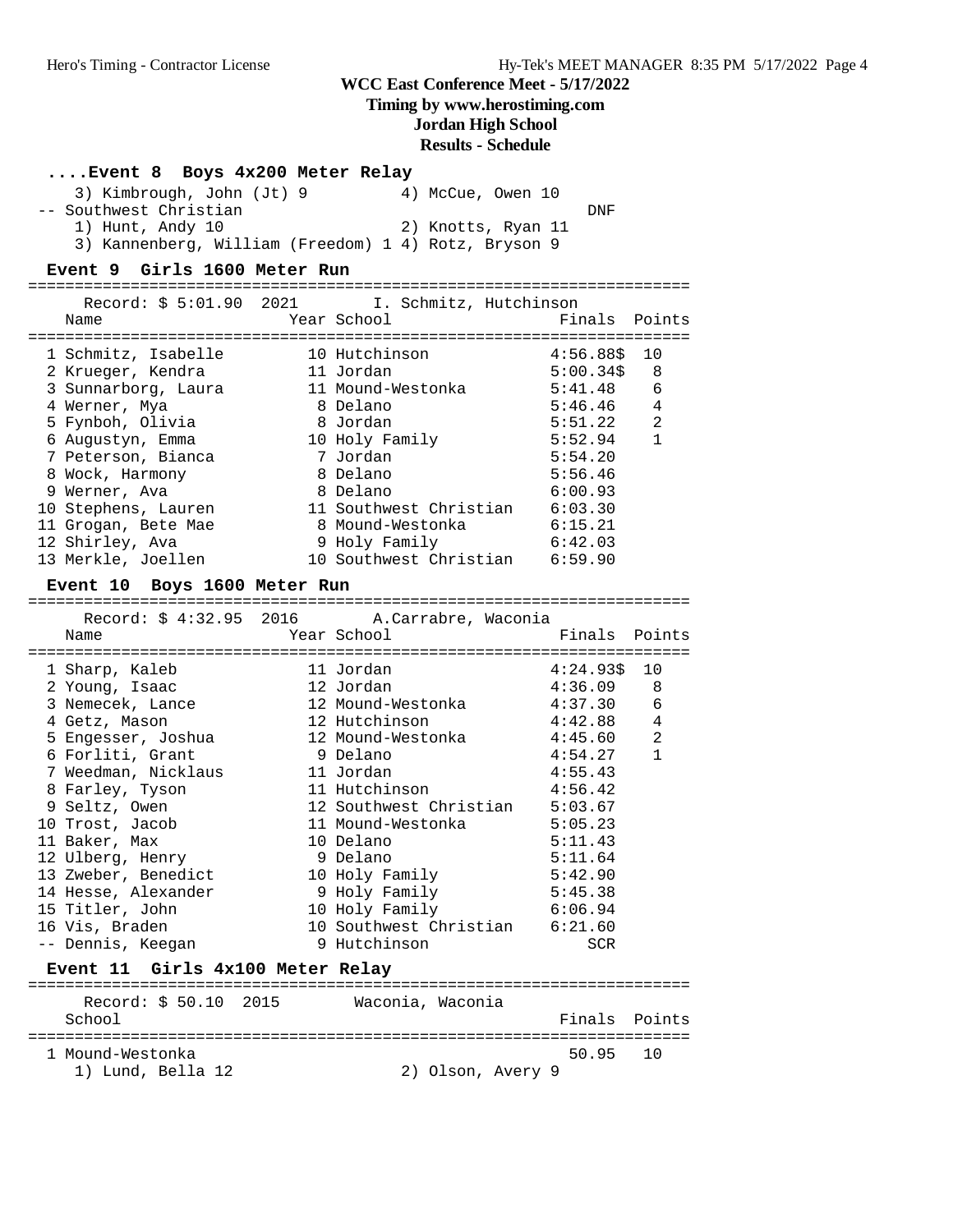#### **Timing by www.herostiming.com**

#### **Jordan High School**

#### **Results - Schedule**

#### **....Event 11 Girls 4x100 Meter Relay**

| 3) Schmidt, Kennedy 12    | 4) Boyce, Micah 11        |
|---------------------------|---------------------------|
| 2 Delano                  | 8<br>53.07                |
| 1) McClurg, Audrey 9      | 2) Bernick, Hanley 9      |
| 3) McDonald, Mara 9       | 4) Johnson, Marin 10      |
| 3 Jordan                  | 6<br>53.57                |
| 1) Haugen, Makayla 10     | 2) Mengel, Morgan 8       |
| 3) Winters, Meaghan 11    | 4) Goebel, Reagan 10      |
| 4 Southwest Christian     | 4<br>54.63                |
| 1) Keskey, Maren 10       | 2) Helseth, Margrethe 9   |
| 3) Dekkers, Ada 10        | 4) Tibbetts, Adah 11      |
| 5 Hutchinson              | $\mathfrak{D}$<br>57.58   |
| 1) Yearling, Bethany 10   | 2) Goldschmidt, Jenna 9   |
| 3) Kilian, Brenna 11      | 4) Wigern, Hannah 10      |
| 6 Holy Family Catholic    | 59.28                     |
| 1) Perrin-Smith, Chloe 10 | 2) Griffin, Zoe 11        |
| 3) Schuele, Zoe 10        | 4) Schumacher, Samantha 9 |

#### **Event 12 Boys 4x100 Meter Relay**

======================================================================= Record: \$ 43.88 2019 Orono, Orono School **Finals** Points Points Points Points Points Points Points Points Points Points Points Points Points Points Points Points Points Points Points Points Points Points Points Points Points Points Points Points Points Poi ======================================================================= 1 Jordan 45.32 10 1) Metzger, Bryson 12 (2) Smith, Austin 12 3) Kes, Nate 11 4) Tieben, Maxwell 11 2 Hutchinson 45.73 8 1) Prokosch, Nolan 12 2) Gregor, Breck 10 3) Ladwig, Andrew 11 (4) Teetzel, Levi 11 3 Holy Family Catholic 46.40 6 1) Riley, Jackson 12 2) Paidosh, Kieran 11 3) Chromy, Matthew 12 4) Diminnie, Edward 12 4 Mound-Westonka 47.75 4 1) Kimbrough, John (Jt) 9 2) Blume, Tanner 9 3) Jordan, Manuel 12 4) Figueroa, Diego 11 5 Delano 47.97 2 1) Larive, Heston 11 2) Rosenow, Grayson 10 3) Kelly, Ben 10 (4) Bergh, Jacob 12 3) Kelly, Ben 10 (3) Kelly, Ben 10 (4) Bergh, Jacob 12<br>-- Southwest Christian (5) DQ Exchange 1-2 1) Konkel, Jaaron 10 2) McKenzie, Antuwan 12 3) Kaupp, Zachery 11 4) Buck, Zion 10

#### **Event 13 Girls 400 Meter Dash**

==========================================================================

| Record: \$ 59.01 2015<br>Name              |  | M. Reighard, Waconia<br>Year School | Finals H# Points   |                    |           |
|--------------------------------------------|--|-------------------------------------|--------------------|--------------------|-----------|
| 1 Soule, Ali<br>2 Dean, Morgan             |  | 12 Mound-Westonka<br>12 Hutchinson  | 1:02.08<br>1:02.79 | 2<br>$\mathcal{L}$ | 10<br>- 8 |
| 3 Rousu, Kate                              |  | 8 Delano                            | 1:03.36            | $\overline{2}$     | -6        |
| 4 Schmitz, Isabelle<br>5 Hollenstein, Abby |  | 10 Hutchinson<br>11 Mound-Westonka  | 1:03.66<br>1:03.92 | $\mathcal{L}$<br>2 | 4<br>2    |
| 6 Pelowski, Madison                        |  | 12 Jordan                           | 1:04.81            | $\mathfrak{D}$     |           |
| 7 Wester, Madison                          |  | 9 Hutchinson                        | 1:05.01            | 2                  |           |
| 8 Stover, Payton                           |  | 8 Mound-Westonka                    | 1:05.31            | $\mathfrak{D}$     |           |
|                                            |  |                                     |                    |                    |           |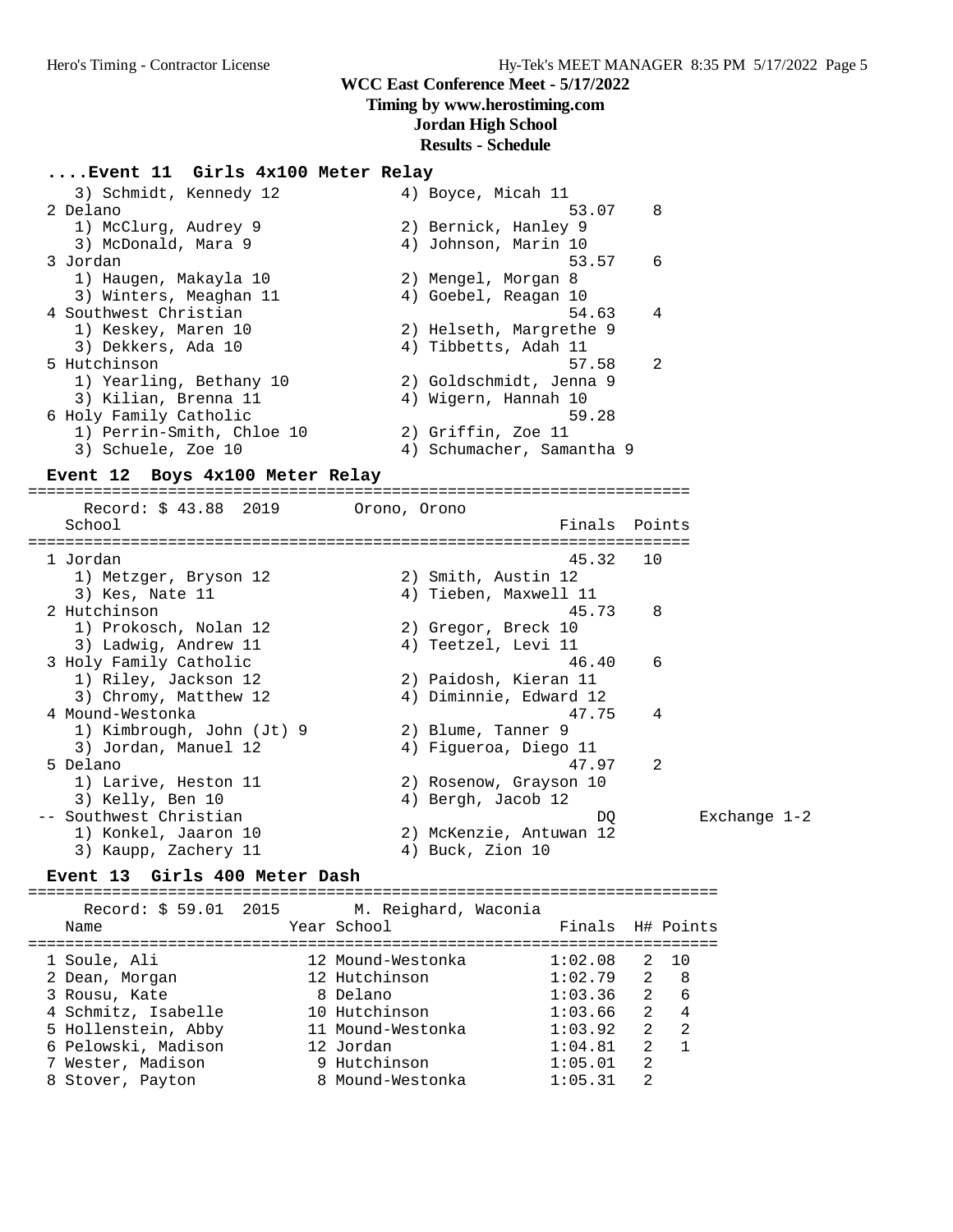**Timing by www.herostiming.com**

## **Jordan High School**

# **Results - Schedule**

| Event 13 Girls 400 Meter Dash          |  |                                           |                  |                                  |                |
|----------------------------------------|--|-------------------------------------------|------------------|----------------------------------|----------------|
| 9 Stensland, Chloe                     |  | 7 Jordan                                  | 1:06.09          | 1                                |                |
| 10 Green, Evalyn                       |  | 9 Delano                                  | 1:09.02          | $\mathbf{1}$                     |                |
| 11 Jostock, Lydia                      |  | 9 Delano                                  | 1:09.54          | $\mathbf{1}$                     |                |
| 12 Bakeberg, Aliyah                    |  | 12 Jordan                                 | 1:10.17          | 1                                |                |
| 13 Carter, Kelly                       |  | 10 Southwest Christian                    | 1:14.34          | $\mathbf{1}$                     |                |
| 14 Cameron, Nora                       |  | 9 Southwest Christian                     | 1:15.35          | $\mathbf{1}$                     |                |
| 15 Adams-Trost, Lily                   |  | 9 Southwest Christian                     | 1:17.88          | 1                                |                |
| Event 14 Boys 400 Meter Dash           |  |                                           |                  |                                  |                |
|                                        |  |                                           |                  |                                  |                |
|                                        |  | Record: \$50.39 2021 M. Pichl, Hutchinson |                  |                                  |                |
| Name                                   |  | Year School                               | Finals H# Points |                                  |                |
| 1 Moore, Phillip                       |  | 11 Delano                                 | 50.94            | 2                                | 10             |
| 2 Major, Will                          |  | 12 Jordan                                 | 52.61            | 2                                | 8              |
| 3 Markstrom, Jack                      |  | 10 Mound-Westonka                         | 53.52            | $\mathbf{2}$                     | 6              |
| 4 Langheim, Aiden                      |  | 12 Jordan                                 | 54.84            | $\overline{2}$                   | $\overline{4}$ |
| 5 Rietschel, Logan                     |  | 10 Jordan                                 | 55.23            | $\mathbf{1}$                     | 2              |
| 6 Zens, Caden                          |  | 11 Delano                                 | 55.32            | 2                                | $\mathbf{1}$   |
| 7 Renner, Charles                      |  | 10 Hutchinson                             | 55.66            | 2                                |                |
| 8 Kaupp, Zachery                       |  | 11 Southwest Christian                    | 56.09            | 2                                |                |
| 9 Johnson, Nathan                      |  | 9 Hutchinson                              | 56.17            | 2                                |                |
| 10 Bartkowicz, Brett                   |  | 10 Mound-Westonka                         | 57.50            | 1                                |                |
| 11 Thelen, Gavin                       |  | 8 Mound-Westonka                          | 58.82            | $\mathbf{1}$                     |                |
| 12 Hennessey, Tyson                    |  | 10 Hutchinson                             | 1:00.32          | 1                                |                |
| Event 15 Girls 300 Meter Hurdles       |  |                                           |                  |                                  |                |
|                                        |  |                                           |                  |                                  |                |
|                                        |  |                                           |                  |                                  |                |
| Record: \$46.57 2016                   |  | L. McKown, Orono                          |                  |                                  |                |
| Name                                   |  | Year School                               | Finals H# Points |                                  |                |
|                                        |  |                                           |                  |                                  |                |
| 1 Hiveley, Jillian                     |  | 12 Jordan                                 | 45.94\$          | 2                                | 10             |
| 2 Olberding, Evelyn                    |  | 8 Delano                                  | 48.56            | 2                                | 8<br>6         |
| 3 Wercinski, Kaitlyn                   |  | 10 Southwest Christian                    | 50.01            | 2                                | $\overline{4}$ |
| 4 Gonzalez, Nadya                      |  | 11 Jordan<br>12 Delano                    | 50.44            | $\overline{2}$<br>$\overline{2}$ | 2              |
| 5 Cooper, Brooklyn                     |  | 12 Mound-Westonka                         | 51.58<br>53.08   | $\overline{2}$                   | $\mathbf{1}$   |
| 6 Elliott, Anna                        |  | 8 Jordan                                  | 53.32            | 2                                |                |
| 7 Mehrkens, Lucy<br>8 Nemecek, Cassie  |  | 10 Mound-Westonka                         | 53.74            | 2                                |                |
| 9 Schuele, Emma                        |  |                                           | 55.12            | 1                                |                |
|                                        |  | 12 Holy Family<br>10 Hutchinson           | 56.65 1          |                                  |                |
| 10 Stansbury, Breanna<br>11 Theis, Zoe |  | 11 Hutchinson                             | 58.92            | 1                                |                |
| 12 Larsen, Isabella                    |  | 8 Mound-Westonka                          | 58.93            | 1                                |                |
| 13 Welu, Preslee                       |  | 9 Holy Family                             | 1:00.42          | 1                                |                |
| 14 Crawford, Kylie                     |  | 9 Hutchinson                              | 1:03.97          | 1                                |                |
| Event 16 Boys 300 Meter Hurdles        |  |                                           |                  |                                  |                |
|                                        |  |                                           |                  |                                  |                |
| Record: \$ 39.55 2018                  |  | C. Turner, Waconia                        |                  |                                  |                |
| Name                                   |  | Year School                               | Finals H# Points |                                  |                |
| 1 Schmidt, Cole                        |  | 11 Delano                                 | 41.13            | 2                                | 10             |
| 2 Bauer, Jack                          |  | 11 Holy Family                            | 42.11            | 2                                | 8              |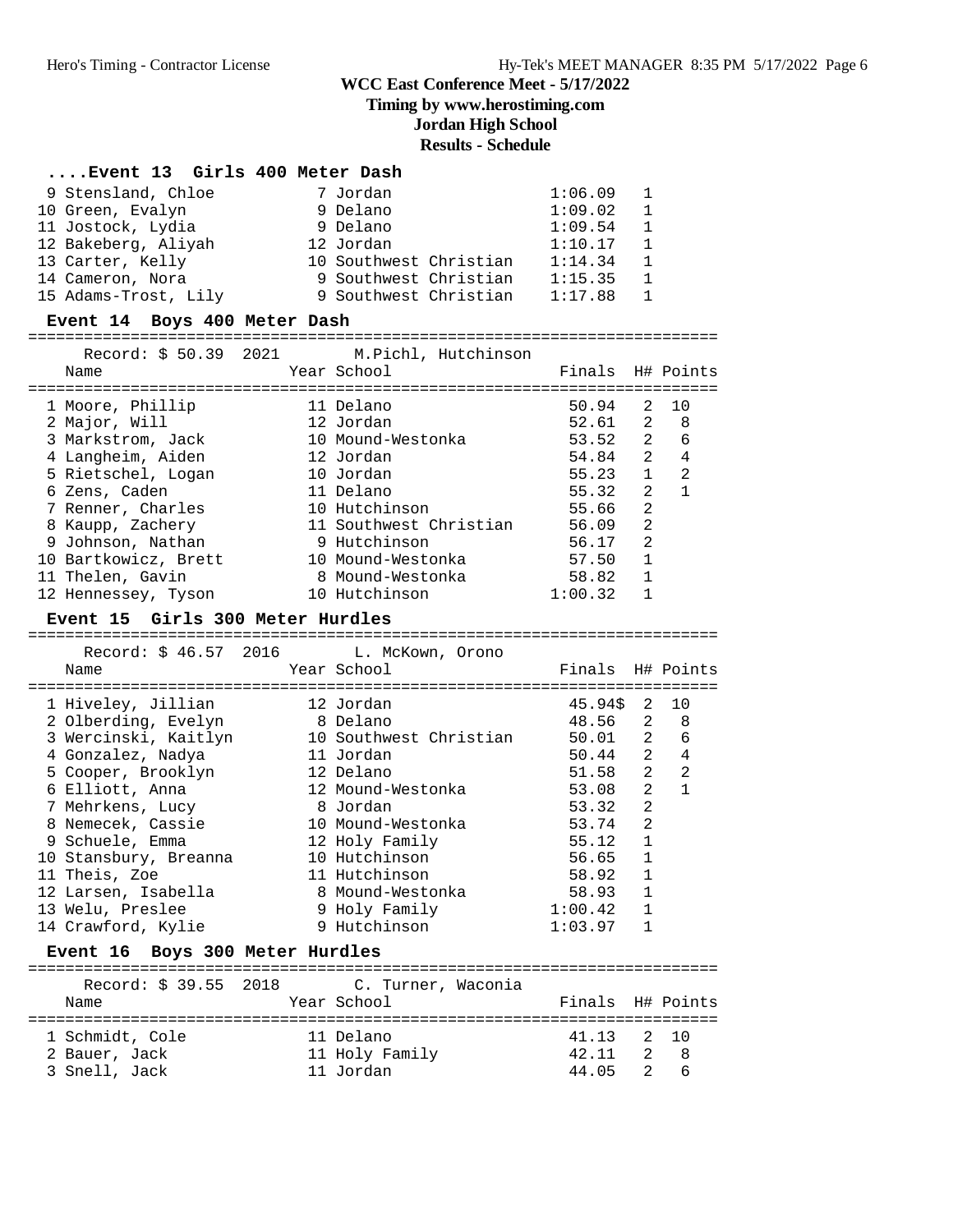**Timing by www.herostiming.com**

#### **Jordan High School**

#### **Results - Schedule**

| Event 16 Boys 300 Meter Hurdles |                   |       |                |     |        |
|---------------------------------|-------------------|-------|----------------|-----|--------|
| 4 Schultz, Jake                 | 9 Delano          | 44.79 | 2              | 4   |        |
| 5 Card, Treyton                 | 11 Hutchinson     | 45.74 | 2 2            |     | 45.737 |
| 6 Wallace, Will                 | 11 Mound-Westonka | 45.74 |                | 2 1 | 45.738 |
| 7 Sexton, Brenden               | 9 Mound-Westonka  | 45.86 | $\overline{2}$ |     |        |
| 8 Reiter, Nolan                 | 11 Hutchinson     | 45.99 | -2             |     |        |
| 9 Kilian, Rowan                 | 12 Hutchinson     | 46.96 |                |     |        |
| 10 Krause, Elijah               | 12 Jordan         | 48.80 |                |     |        |
| 11 Metzger, Jackson             | 10 Jordan         | 49.27 |                |     |        |

#### **Event 17 Girls 800 Meter Run**

=======================================================================

|                   | Record: \$ 2:16.09 2016 A. Bodin, Holy Family |               |              |
|-------------------|-----------------------------------------------|---------------|--------------|
| Name              | Year School                                   | Finals Points |              |
|                   |                                               |               |              |
| 1 Krueger, Kendra | 11 Jordan                                     | 2:22.65       | 10           |
| 2 Chock, Ellie    | 9 Delano                                      | 2:29.12       | 8            |
| 3 Kirscht, Audrey | 9 Mound-Westonka                              | 2:33.38       | 6            |
| 4 Young, Sarah    | 8 Jordan                                      | 2:38.46       | 4            |
| 5 Halonen, Lela   | 9 Delano                                      | 2:41.80       | 2            |
| 6 Dahlen, Kendall | 7 Jordan                                      | 2:46.08       | $\mathbf{1}$ |
| 7 Logan, Campbell | 12 Delano                                     | 2:47.99       |              |
| 8 Augustyn, Ella  | 10 Holy Family                                | 2:55.88       |              |
| 9 Pruitt, Ellen   | 11 Mound-Westonka                             | 2:58.17       |              |
| 10 Lang, Shelby   | 10 Hutchinson                                 | 3:03.30       |              |
| 11 Maas, Mallory  | 9 Southwest Christian                         | 3:03.86       |              |
| 12 Stiras, Ella   | 9 Hutchinson                                  | 3:20.89       |              |
| 13 Schaffer, Lily | 10 Holy Family                                | 3:32.91       |              |
|                   |                                               |               |              |

#### **Event 18 Boys 800 Meter Run**

========================================================================== Record: \$ 1:57.27 2016 A. Carrabre, Waconia

| Name |                                                                                                                                                                                                                                                                 |                                                                           |                                                                                                                                                                                                                                                |                                                                       |                                                                                                                                                                                                                                             |
|------|-----------------------------------------------------------------------------------------------------------------------------------------------------------------------------------------------------------------------------------------------------------------|---------------------------------------------------------------------------|------------------------------------------------------------------------------------------------------------------------------------------------------------------------------------------------------------------------------------------------|-----------------------------------------------------------------------|---------------------------------------------------------------------------------------------------------------------------------------------------------------------------------------------------------------------------------------------|
|      |                                                                                                                                                                                                                                                                 |                                                                           |                                                                                                                                                                                                                                                |                                                                       |                                                                                                                                                                                                                                             |
|      |                                                                                                                                                                                                                                                                 |                                                                           |                                                                                                                                                                                                                                                |                                                                       |                                                                                                                                                                                                                                             |
|      |                                                                                                                                                                                                                                                                 |                                                                           |                                                                                                                                                                                                                                                |                                                                       |                                                                                                                                                                                                                                             |
|      |                                                                                                                                                                                                                                                                 |                                                                           |                                                                                                                                                                                                                                                |                                                                       | 6                                                                                                                                                                                                                                           |
|      |                                                                                                                                                                                                                                                                 |                                                                           |                                                                                                                                                                                                                                                | 2                                                                     | 4                                                                                                                                                                                                                                           |
|      |                                                                                                                                                                                                                                                                 |                                                                           |                                                                                                                                                                                                                                                | 2                                                                     | $\overline{2}$                                                                                                                                                                                                                              |
|      |                                                                                                                                                                                                                                                                 |                                                                           |                                                                                                                                                                                                                                                |                                                                       | $\mathbf{1}$                                                                                                                                                                                                                                |
|      |                                                                                                                                                                                                                                                                 |                                                                           |                                                                                                                                                                                                                                                | 2                                                                     |                                                                                                                                                                                                                                             |
|      |                                                                                                                                                                                                                                                                 |                                                                           |                                                                                                                                                                                                                                                | $\mathbf{1}$                                                          |                                                                                                                                                                                                                                             |
|      |                                                                                                                                                                                                                                                                 |                                                                           |                                                                                                                                                                                                                                                | $\mathbf{1}$                                                          |                                                                                                                                                                                                                                             |
|      |                                                                                                                                                                                                                                                                 |                                                                           |                                                                                                                                                                                                                                                | $\mathfrak{D}$                                                        |                                                                                                                                                                                                                                             |
|      |                                                                                                                                                                                                                                                                 |                                                                           |                                                                                                                                                                                                                                                | $\mathbf{1}$                                                          |                                                                                                                                                                                                                                             |
|      |                                                                                                                                                                                                                                                                 |                                                                           |                                                                                                                                                                                                                                                | $\mathbf{1}$                                                          |                                                                                                                                                                                                                                             |
|      |                                                                                                                                                                                                                                                                 |                                                                           |                                                                                                                                                                                                                                                | $\mathbf{1}$                                                          |                                                                                                                                                                                                                                             |
|      |                                                                                                                                                                                                                                                                 |                                                                           |                                                                                                                                                                                                                                                | $\mathbf{1}$                                                          |                                                                                                                                                                                                                                             |
|      |                                                                                                                                                                                                                                                                 |                                                                           |                                                                                                                                                                                                                                                | $\mathbf{1}$                                                          |                                                                                                                                                                                                                                             |
|      |                                                                                                                                                                                                                                                                 |                                                                           |                                                                                                                                                                                                                                                |                                                                       |                                                                                                                                                                                                                                             |
|      | 1 Sharp, Kaleb<br>2 Young, Isaac<br>3 Nemecek, Lance<br>4 Getz, Mason<br>5 Wercinski, Wyatt<br>6 Kevitt, Logan<br>7 Bergh, Jacob<br>8 Jackson, Wells<br>9 Spalding, Dylan<br>13 Lilledahl, Mason<br>14 Soderlund, Andrew<br>15 Jackola, Chet<br>16 Rotz, Bryson | 10 Morrissette, Christian<br>11 Hennessey, Jonathan<br>12 Wagner, Cameron | Year School<br>11 Jordan<br>12 Jordan<br>12 Mound-Westonka<br>12 Hutchinson<br>11 Mound-Westonka<br>12 Delano<br>10 Jordan<br>10 Holy Family<br>12 Delano<br>11 Holy Family<br>12 Hutchinson<br>9 Mound-Westonka<br>10 Hutchinson<br>11 Delano | Recold P 1.97.47 2010 A. Callable, MacOllia<br>10 Southwest Christian | Finals H# Points<br>$1:58.60$ 2 10<br>$2:01.97$ 2 8<br>$2:03.34$ 2<br>2:03.60<br>2:07.52<br>$2:10.51$ 2<br>2:11.45<br>2:13.47<br>2:14.13<br>2:14.76<br>2:15.61<br>2:16.05<br>2:18.51<br>2:18.70<br>2:21.81<br>9 Southwest Christian 2:31.24 |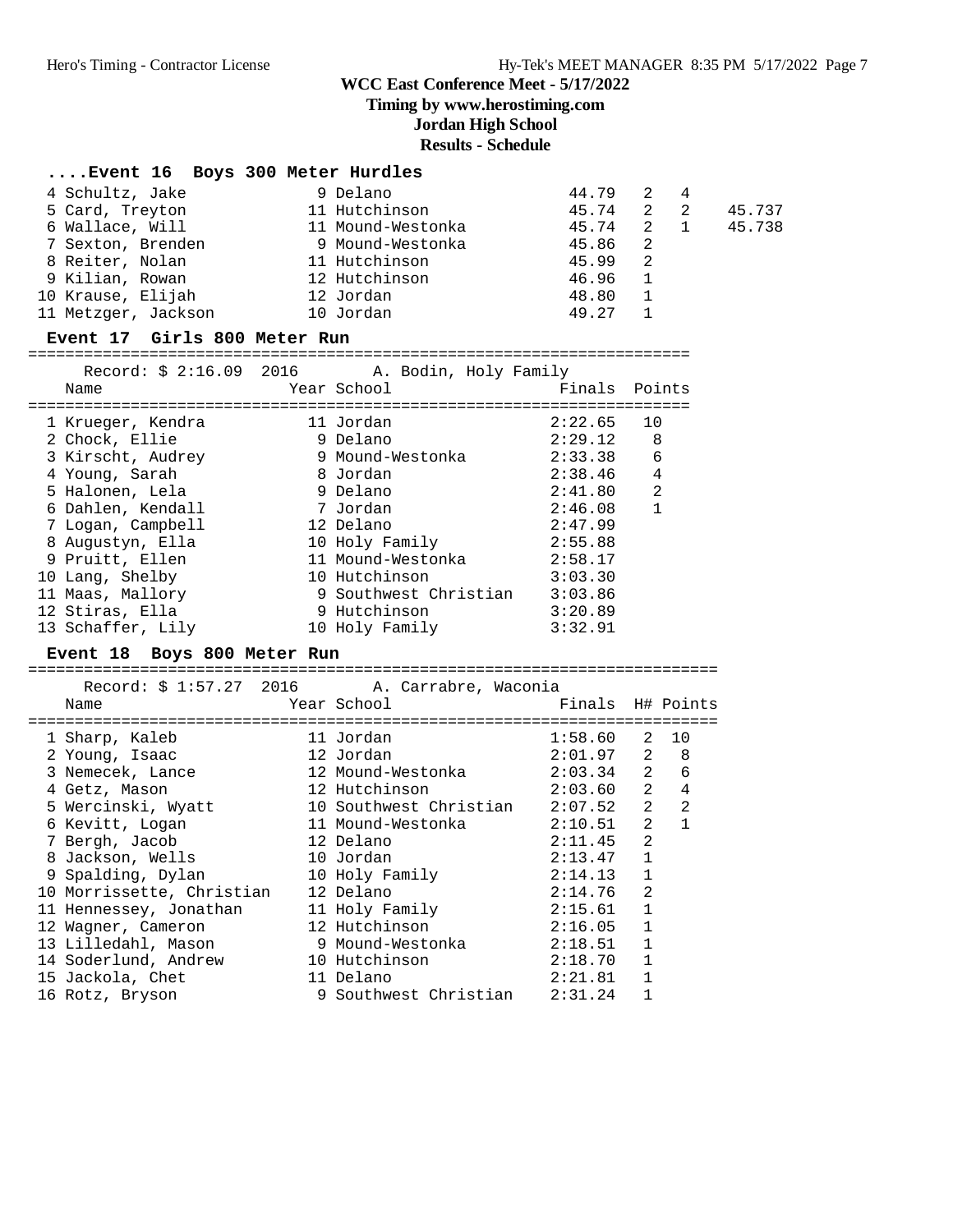**Timing by www.herostiming.com**

## **Jordan High School**

#### **Results - Schedule**

## **Event 19 Girls 200 Meter Dash**

| EVENC IS GIFIS 200 MECEL DASN                      |                                       |               |                |              |
|----------------------------------------------------|---------------------------------------|---------------|----------------|--------------|
| Record: \$ 25.28 2015                              | M. Reighard, Waconia                  |               |                |              |
| Name                                               | Year School                           | Finals        |                | H# Points    |
|                                                    |                                       |               |                |              |
| 1 Straub, Mehlayna                                 | 11 Southwest Christian                | 25.95         | 3              | 10           |
| 2 Boyce, Micah                                     | 11 Mound-Westonka                     | 26.91         | 3              | 8            |
| 3 Johnson, Marin                                   | 10 Delano                             | 28.05         | $\mathbf{3}$   | 6            |
| 4 Olson, Avery                                     | 9 Mound-Westonka                      | 28.15         | $\overline{3}$ | 4            |
| 5 Kobow, Brie                                      | 9 Hutchinson                          | 28.34         | 3              | 2            |
| 6 Menk, Anna                                       | 9 Delano                              | 28.36         | $\overline{2}$ | $\mathbf{1}$ |
| 7 Chatfield, Emily                                 | 12 Hutchinson                         | 28.72         | 2              |              |
| 8 Stensland, Maria                                 | 9 Jordan                              | 28.73         | $\overline{3}$ |              |
| 9 Redd, Myma                                       | 12 Hutchinson                         | 29.27         | $\overline{3}$ |              |
| 10 Christensen, Samantha                           | 7 Mound-Westonka                      | 29.31         | $\overline{3}$ |              |
| 11 Chromy, Sarah                                   | 11 Holy Family                        | 29.50         | $\overline{2}$ |              |
| 12 Ford, Lila                                      | 11 Delano                             | 29.61         | $\overline{2}$ |              |
| 13 Warden, Winona                                  | 12 Jordan                             | 30.00         | $\mathbf{1}$   |              |
| 14 Tupa Clark, Greta                               | 9 Holy Family                         | 30.18         | $\overline{a}$ |              |
| 15 Keskey, Maren                                   | 10 Southwest Christian                | 30.84         | $\mathbf{1}$   |              |
| 16 Goebel, Reagan                                  | 10 Jordan                             | 31.71         | 2              |              |
| 17 Adams-Trost, Lily                               | 9 Southwest Christian                 | 33.00         | 1              |              |
| -- Neubauer, Berkley                               | 10 Holy Family                        | SCR           | 2              |              |
| Event 20 Boys 200 Meter Dash                       |                                       |               |                |              |
|                                                    |                                       |               |                |              |
|                                                    |                                       |               |                |              |
| Record: \$ 22.88 2015                              |                                       |               |                |              |
| Name                                               | R.Grimsley, Hutchinson<br>Year School | Finals        |                | H# Points    |
|                                                    |                                       |               |                |              |
| 1 Piehl, Mitchell                                  | 12 Hutchinson                         | 22.58\$       | 3              | 10           |
| 2 Elliot, Alex                                     | 11 Hutchinson                         | 23.65         | 3              | 8            |
| 3 Peterson, Parker                                 | 10 Hutchinson                         | 23.93         | $\overline{3}$ | 6            |
| 4 Ceplecha, Jackson                                | 11 Jordan                             | 24.06         | $\mathbf{3}$   | 4            |
| 5 Tieben, Maxwell                                  | 11 Jordan                             | 24.37         | 2              | 2            |
| 6 Kasper, Payton                                   | 11 Mound-Westonka                     | 24.57         | 3              | $\mathbf{1}$ |
| 7 Red Wing, Thomas                                 | 10 Holy Family                        | 24.79         | $\overline{3}$ |              |
| 8 McCue, Owen                                      | 10 Mound-Westonka                     | 24.98         | $\overline{3}$ |              |
| 9 Roepke, Gage                                     | 12 Delano                             | 25.17         | $\mathbf{1}$   |              |
| 10 McKenzie, Antuwan                               | 12 Southwest Christian                | 25.37         | 3              |              |
| 11 Jordan, Manuel                                  | 12 Mound-Westonka                     | 25.56         | $\overline{a}$ |              |
| 12 Hohenstein, Jack                                | 9 Delano                              | 25.84         | 2              |              |
| 13 Suggs, Keiji                                    | 10 Holy Family                        | 25.93         | $\overline{2}$ |              |
| 14 Neubauer, Breck                                 | 8 Holy Family                         | 26.26         | 2              |              |
| 15 Stier, Hunter                                   | 12 Jordan                             | 26.59         | 1              |              |
| 16 Hunt, Andy                                      | 10 Southwest Christian                | 27.26         | 2              |              |
| -- Kannenberg, William (Fre 10 Southwest Christian |                                       | SCR           | 1              |              |
| Event 21 Girls 3200 Meter Run                      |                                       |               |                |              |
|                                                    |                                       |               |                |              |
| Record: \$ 11:16.30 2021<br>Name                   | I. Schmitz, Hutchinson<br>Year School | Finals Points |                |              |

======================================================================= 1 Schmitz, Isabelle 10 Hutchinson 11:36.16 10 2 Sunnarborg, Laura 11 Mound-Westonka 12:22.50 8 3 Helgerson, Claire 10 Jordan 12:54.41 6 4 Ness, Hailey 11 Delano 13:21.00 4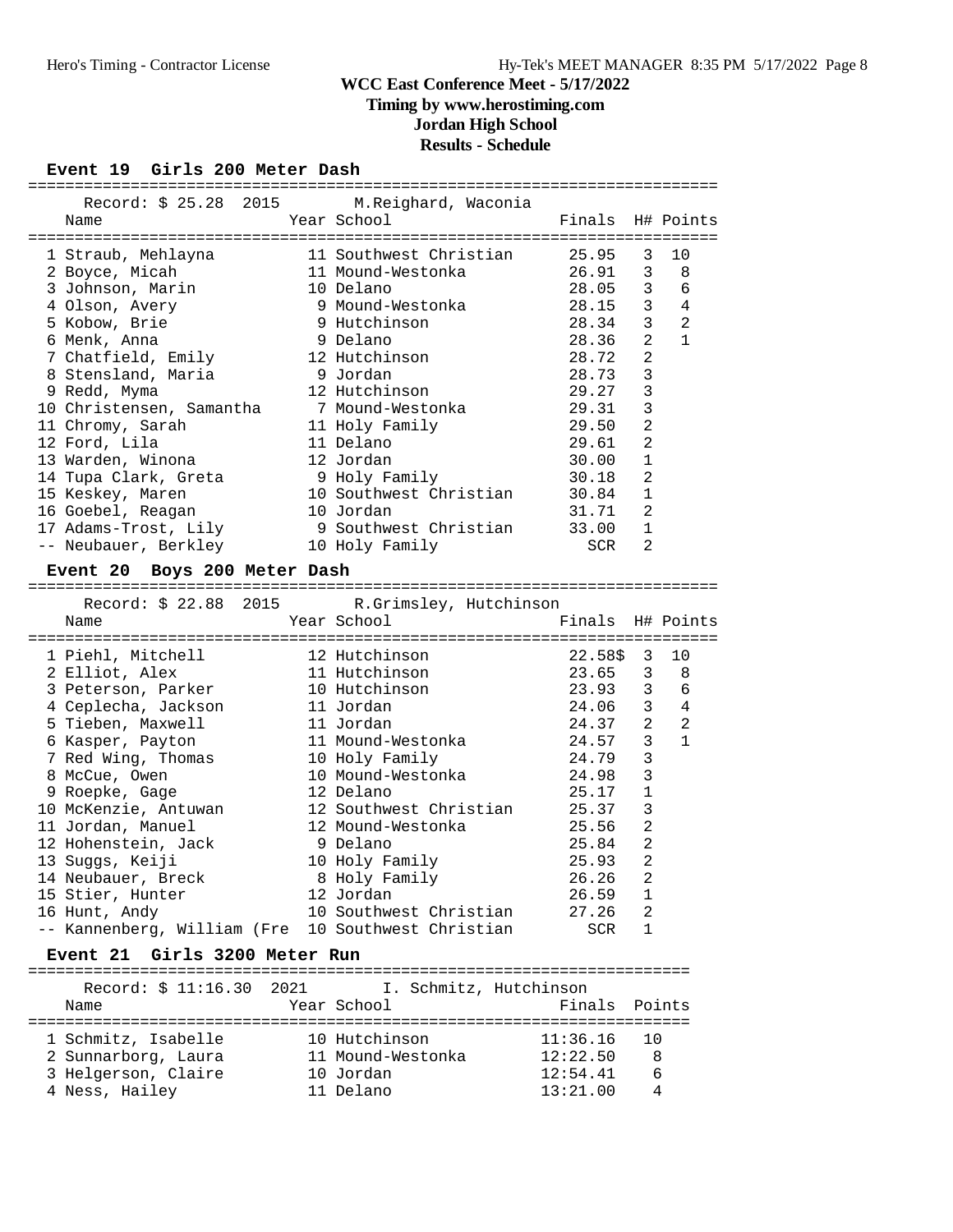## **Timing by www.herostiming.com**

## **Jordan High School**

4) Sharp, Kaleb 11

2) Maher, Joseph 11

|                                                                                                                                                                                                                                                        |                                                                                                                                                                                 | <b>Results - Schedule</b> |                                                                                                                                  |                                                     |
|--------------------------------------------------------------------------------------------------------------------------------------------------------------------------------------------------------------------------------------------------------|---------------------------------------------------------------------------------------------------------------------------------------------------------------------------------|---------------------------|----------------------------------------------------------------------------------------------------------------------------------|-----------------------------------------------------|
| Event 21 Girls 3200 Meter Run                                                                                                                                                                                                                          |                                                                                                                                                                                 |                           |                                                                                                                                  |                                                     |
| 5 Engesser, Sophia<br>6 Williams, Mackenzie<br>7 Sutcliffe, Danielle 11 Holy Family<br>8 Alipour, Maddy<br>9 Froning, Ella<br>Event 22 Boys 3200 Meter Run                                                                                             | 7 Mound-Westonka<br>12 Jordan<br>11 Delano<br>11 Hutchinson                                                                                                                     |                           | 13:36.35<br>14:09.63<br>14:28.81<br>14:45.30<br>15:55.96                                                                         | 2<br>$\mathbf{1}$                                   |
|                                                                                                                                                                                                                                                        |                                                                                                                                                                                 |                           |                                                                                                                                  |                                                     |
| Record: \$ 9:41.95 2016<br>Name                                                                                                                                                                                                                        | Year School                                                                                                                                                                     | T. Sjomeling, Delano      | Finals                                                                                                                           | Points                                              |
| 1 Zens, Justin<br>2 Huotari, Drew<br>3 Engesser, Joshua<br>4 Jostock, Carter<br>5 Young, Seth<br>6 Daun, Joshua<br>7 Hays, Isaac<br>8 Norberg, Andrew<br>9 Warden, Jacob<br>10 Yerks, Riley<br>11 Hamilton, Nathan<br>Event 23 Girls 4x400 Meter Relay | 11 Delano<br>10 Delano<br>12 Mound-Westonka<br>11 Delano<br>10 Jordan<br>10 Southwest Christian<br>9 Mound-Westonka<br>11 Jordan<br>10 Jordan<br>10 Hutchinson<br>9 Holy Family |                           | 10:12.82<br>10:41.89<br>10:45.14<br>10:52.07<br>10:55.46<br>10:56.17<br>11:18.95<br>11:39.01<br>11:44.31<br>11:45.89<br>12:52.63 | 10<br>8<br>6<br>$\overline{4}$<br>2<br>$\mathbf{1}$ |
|                                                                                                                                                                                                                                                        |                                                                                                                                                                                 |                           |                                                                                                                                  |                                                     |
| Record: $$4:03.93$ 2016<br>School                                                                                                                                                                                                                      | Orono, Orono                                                                                                                                                                    |                           | Finals                                                                                                                           | Points                                              |
| 1 Jordan<br>1) Pelowski, Madison 12<br>3) Young, Sarah 8<br>2 Mound-Westonka<br>1) Stover, Payton 8                                                                                                                                                    |                                                                                                                                                                                 |                           | 4:16.53<br>2) Hiveley, Jillian 12<br>4) Krueger, Kendra 11<br>4:26.59<br>2) Kirscht, Audrey 9                                    | 10<br>8                                             |
| 3) Hollenstein, Abby 11<br>3 Delano<br>1) Danielson, Norah 10                                                                                                                                                                                          |                                                                                                                                                                                 | 4) Soule, Ali 12          | 4:32.70<br>2) Smith, Lauren 9                                                                                                    | 6                                                   |
| 3) Zaun, Anneka 9<br>4 Southwest Christian<br>1) Wercinski, Kaitlyn 10                                                                                                                                                                                 |                                                                                                                                                                                 |                           | 4) Hendrickson, Hattie 9<br>4:38.72<br>2) Dekkers, Ada 10                                                                        | 4                                                   |
| 3) Cameron, Nora 9<br>5 Hutchinson<br>1) Wester, Madison 9<br>3) Lang, Shelby 10                                                                                                                                                                       |                                                                                                                                                                                 |                           | 4) Helseth, Margrethe 9<br>4:42.04<br>2) Kobow, Brooke 11<br>4) Dean, Morgan 12                                                  | 2                                                   |
| Boys 4x400 Meter Relay<br><b>Event 24</b>                                                                                                                                                                                                              |                                                                                                                                                                                 |                           |                                                                                                                                  |                                                     |
| Record: $$3:30.74$ 2017<br>School                                                                                                                                                                                                                      |                                                                                                                                                                                 | Waconia, Waconia          | Finals                                                                                                                           | Points                                              |
| 1 Jordan<br>1) Montreuil, Owen 12<br>3) Young, Isaac 12                                                                                                                                                                                                |                                                                                                                                                                                 | 2) Major, Will 12         | $3:25.45$ \$<br>4) Sharp, Kaleb 11                                                                                               | 10                                                  |

2 Holy Family Catholic 3:34.37 8<br>1) Bauer, Jack 11 32) Maher, Joseph 11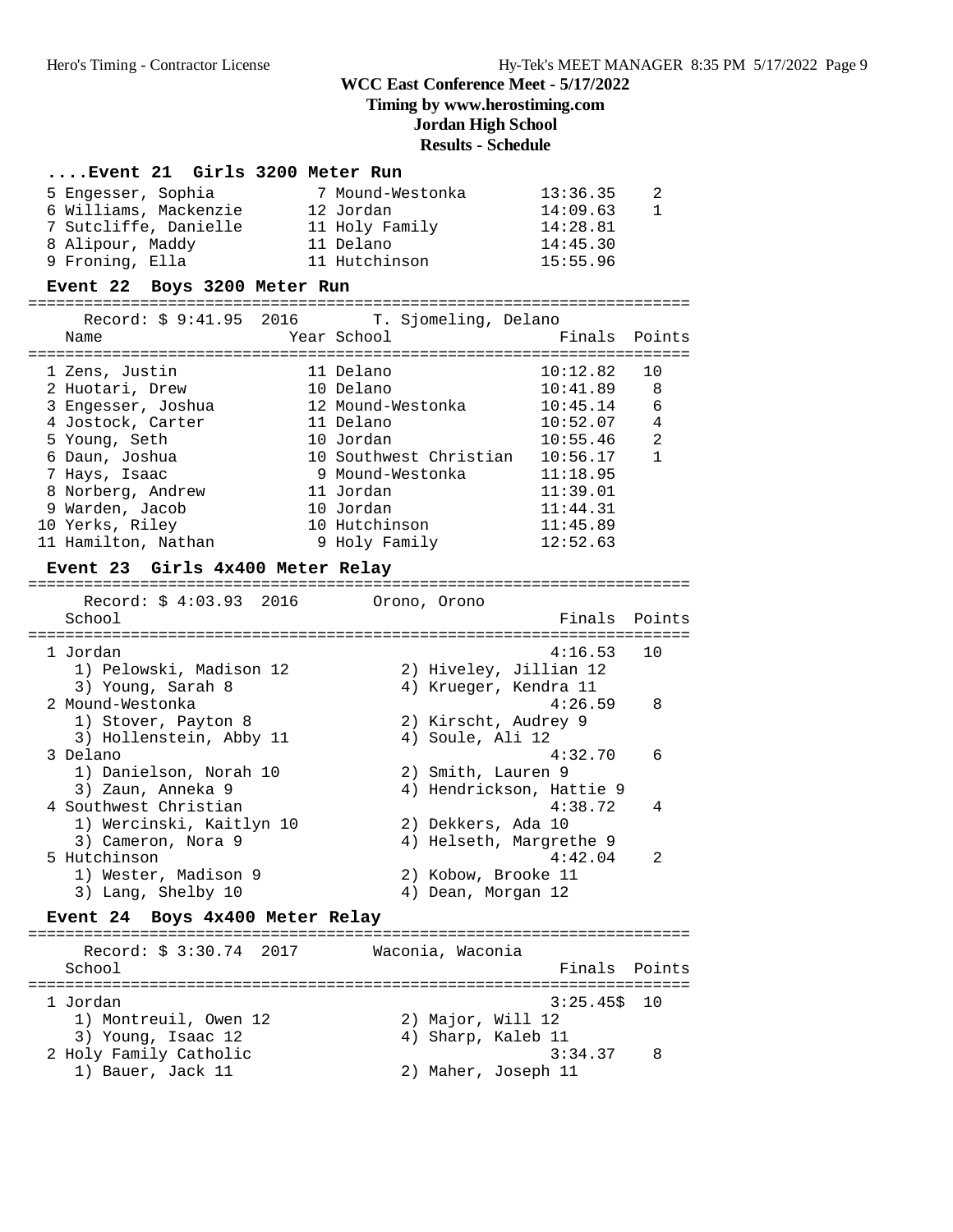## **Timing by www.herostiming.com**

### **Jordan High School**

#### **Results - Schedule**

# **....Event 24 Boys 4x400 Meter Relay**

| 3) Santini, Matthew 12 |            |                                                                                                                                                                                                                            |
|------------------------|------------|----------------------------------------------------------------------------------------------------------------------------------------------------------------------------------------------------------------------------|
| 3 Mound-Westonka       | 3:36.40    | 6                                                                                                                                                                                                                          |
| 1) Nemecek, Lance 12   |            |                                                                                                                                                                                                                            |
| 3) Markstrom, Jack 10  |            |                                                                                                                                                                                                                            |
| 4 Delano               | 3:40.19    | 4                                                                                                                                                                                                                          |
| 1) Roepke, Gage 12     |            |                                                                                                                                                                                                                            |
| 3) Jergens, Sam 10     |            |                                                                                                                                                                                                                            |
| 5 Hutchinson           | 3:42.19    | $\mathcal{L}$                                                                                                                                                                                                              |
| 1) Getz, Mason 12      |            |                                                                                                                                                                                                                            |
| 3) Johnson, Nathan 9   |            |                                                                                                                                                                                                                            |
| -- Southwest Christian | <b>SCR</b> |                                                                                                                                                                                                                            |
| 1) Wercinski, Wyatt 10 |            |                                                                                                                                                                                                                            |
| 3) Seltz, Owen 12      |            |                                                                                                                                                                                                                            |
|                        |            | 4) Russo, Bennett 11<br>2) Kasper, Payton 11<br>4) Markstrom, Lucas 10<br>2) Boisselier, Timber 11<br>4) Hendrickson, Jacob 12<br>2) Renner, Charles 10<br>4) Kilian, Rowan 12<br>2) Kaupp, Zachery 11<br>4) Buck, Zion 10 |

#### **Event 25 Girls Shot Put**

==========================================================================

| Record: \$ 39-07 2019 S. Hedtke, Waconia                                                                                               |  |                  |                |                |
|----------------------------------------------------------------------------------------------------------------------------------------|--|------------------|----------------|----------------|
|                                                                                                                                        |  |                  |                |                |
|                                                                                                                                        |  |                  |                |                |
| 1 Kuperus, Hailey 12 Delano                                                                                                            |  | $33-09.00$ 2 10  |                |                |
| $33-02.50$ $32-09$ $32-06$ $31-06$ $33-09$ $32-04$                                                                                     |  |                  |                |                |
| 2 Fynboh, Olivia 1988 Jordan                                                                                                           |  | $33 - 00.50$ 2 8 |                |                |
| 29-11 31-00 33-00.50 31-03.50 30-11.50 32-07                                                                                           |  |                  |                |                |
|                                                                                                                                        |  |                  |                |                |
| 3 Hennes, Cortney<br>29-08 29-10 32-05 28-05.50 29-07 30-01.50                                                                         |  | $32 - 05.00$     | $\mathbf{1}$   | 6              |
|                                                                                                                                        |  |                  |                |                |
|                                                                                                                                        |  | $32 - 02.00$     | 2              | $\overline{4}$ |
| 4 Paulsen, Logan 11 Holy Family<br>28-11.50 31-11.50 FOUL 32-02 FOUL 30-02                                                             |  |                  |                |                |
| 5 McCue, Libby 12 Mound-Westonka                                                                                                       |  | $31 - 09.00$     | 2              | 2              |
| 31-09 31-02 28-03 26-08 28-09.50 29-11.50                                                                                              |  |                  |                |                |
|                                                                                                                                        |  |                  | $\mathfrak{D}$ | $\mathbf{1}$   |
| 6 Oconitrillo, Gabriela 10 Holy Family                                                                                                 |  | $31 - 07.00$     |                |                |
|                                                                                                                                        |  |                  |                |                |
|                                                                                                                                        |  |                  | $\mathfrak{D}$ |                |
| 31-07 30-04 31-04 30-05.50 30-00 30-04<br>7 Bettin, Saraphina 9 Southwest Christian 31-03.00<br>28-09 28-10 29-10 28-03.50 28-04 31-03 |  |                  |                |                |
| 8 Christensen, Danyely 11 Mound-Westonka                                                                                               |  | 30-10.00         | $\mathbf{1}$   |                |
| 30-00 27-09 30-06 28-09.50 28-06 30-10                                                                                                 |  |                  |                |                |
| 9 Sickmann, Lily 11 Hutchinson                                                                                                         |  | $28 - 08.00$     | 2              |                |
| $28-01.50$ $28-08$ $28-06$                                                                                                             |  |                  |                |                |
|                                                                                                                                        |  |                  |                |                |
|                                                                                                                                        |  | $28 - 07.00$     | 2              |                |
| 10 Klegstad, Hope 12 Jordan<br>25-11.50 28-07 26-11                                                                                    |  |                  |                |                |
| 11 Springer, Annie 12 Mound-Westonka 17-04.50                                                                                          |  |                  | $\mathbf{1}$   |                |
| $26-06$ $25-04$ $27-04.50$                                                                                                             |  |                  |                |                |
| 12 Theis, Zoe and 11 Hutchinson                                                                                                        |  | $26 - 10.00$     | $\mathbf{1}$   |                |
| 25-01 26-00 26-10                                                                                                                      |  |                  |                |                |
| 13 Bosch, Kaihley 12 Holy Family                                                                                                       |  |                  | $\mathbf{1}$   |                |
|                                                                                                                                        |  | $26 - 03.00$     |                |                |
| $25-08.50$ $25-05.50$ $26-03$                                                                                                          |  |                  |                |                |
| 14 Alipour, Isabelle 12 Delano                                                                                                         |  | $24 - 10.00$     | $\mathbf{1}$   |                |
| 22-11 24-08.50 24-10                                                                                                                   |  |                  |                |                |
| 15 Thomas, Emmaline 12 Hutchinson                                                                                                      |  | $24 - 03.00$     | $\mathbf{1}$   |                |
| $23 - 00$ $24 - 03$ $24 - 00$                                                                                                          |  |                  |                |                |
| 16 Black, Reese 3 9 Delano                                                                                                             |  | $20 - 09.00$     | $\mathbf{1}$   |                |
| $20-09$ $18-00$ $20-07$                                                                                                                |  |                  |                |                |
|                                                                                                                                        |  |                  |                |                |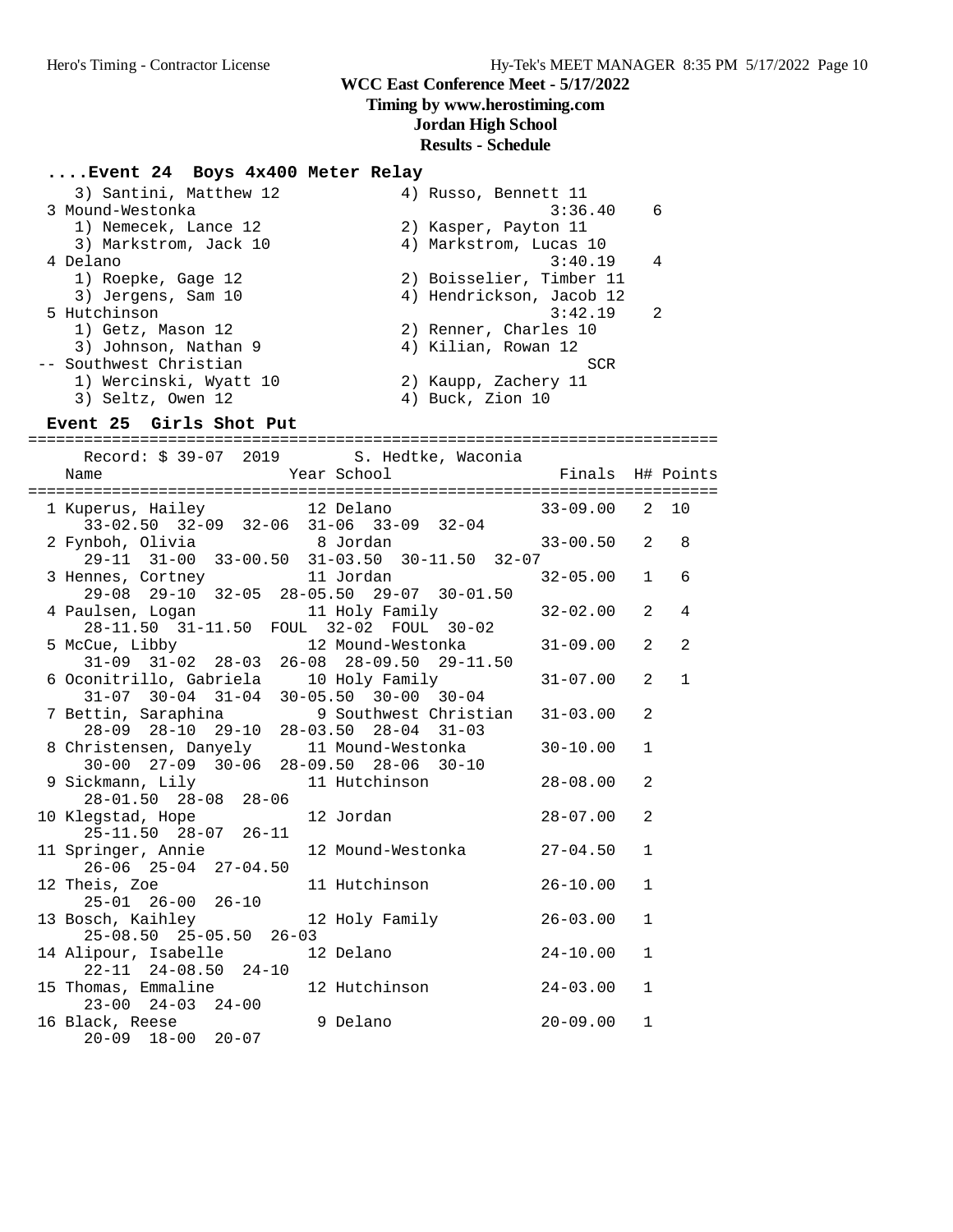## **Timing by www.herostiming.com**

# **Jordan High School**

#### **Results - Schedule**

#### **Event 26 Boys Shot Put** ==========================================================================

| Record: \$ 51-08.25 2015 S. Witt, Hutchinson                                                                                  |                                 |                  |              |              |
|-------------------------------------------------------------------------------------------------------------------------------|---------------------------------|------------------|--------------|--------------|
| Name<br>Finals H# Points Year School Finals H# Points                                                                         |                                 |                  |              |              |
|                                                                                                                               |                                 |                  |              |              |
| 1 Dioszeghy, Samuel 11 Mound-Westonka 47-11.00 2 10<br>FOUL 45-11 45-01.50 47-11 47-04 FOUL                                   |                                 |                  |              |              |
| 2 Bjorklund, Peder 12 Delano<br>45-11 44-09 43-11 FOUL FOUL 45-00                                                             |                                 | $45 - 11.00$ 2   |              | 8            |
| 3 Mechtel, Benjamin 11 Holy Family 45-05.00<br>FOUL 43-02 44-07 42-01 45-05 45-00                                             |                                 |                  | 2            | 6            |
| 4 Borowicz, Luke 11 Jordan<br>FOUL FOUL 45-00 43-01.50 FOUL 43-07                                                             |                                 | $45 - 00.00$     | 2            | 4            |
| 5 Nawrocki, Peyton 12 Jordan 44-06.50 43-06 43-03.50 43-02.50 FOUL FOUL                                                       |                                 | $44 - 06.50$     | 2            | 2            |
| 6 Kadlec, Anton 10 Hutchinson 44-02.50<br>FOUL FOUL 44-02.50 FOUL FOUL FOUL 44-01.50<br>7 Stewart, Jackson 11 Delano 44-01.50 |                                 |                  | 2            | $\mathbf{1}$ |
| 42-00 44-00 43-11.50 43-11 42-11 44-01.50                                                                                     |                                 |                  | 2            |              |
| 8 Red Wing, Thomas 10 Holy Family 42<br>39-06 41-07.50 40-10.50 42-01 38-01 42-05.50                                          |                                 | $42 - 05.50$     | 2            |              |
| 9 Konkel, Jaaron 10 Southwest Christian 39-05.00<br>38-07.50 39-05 38-04.50                                                   |                                 |                  | $\mathbf{1}$ |              |
| 10 Hagen, Elijah 10 Jordan<br>FOUL 38-04 FOUL 10 Jordan                                                                       |                                 | 38-04.00         | $\mathbf{1}$ |              |
| 11 Kleinsasser, Carter 9 Mound-Westonka 36-05.00<br>36-01 36-05 35-09<br>12 McMahan, Josh                                     |                                 |                  | $\mathbf{1}$ |              |
| FOUL 36-00 34-10                                                                                                              | 12 Delano                       | $36 - 00.00$     | $\mathbf{1}$ |              |
| 13 Bresnan, Elijah<br>35-07 FOUL 34-09                                                                                        | 11 Holy Family 35-07.00         |                  | $\mathbf{1}$ |              |
| 14 Suko, Baylor 12 Hutchinson<br>FOUL 35-05.50 34-07                                                                          |                                 | $35 - 05.50$     | 2            |              |
| 15 Konrady, Cayden<br>$35-03$ $35-00$ $33-01.50$                                                                              | 11 Mound-Westonka 35-03.00      |                  | $\mathbf{1}$ |              |
| 16 Prokosch, Nolan<br>FOUL 33-03 FOUL                                                                                         | 12 Hutchinson 33-03.00          |                  | $\mathbf{1}$ |              |
| 17 Knotts, Ryan<br>$33-00$ $33-01.50$ $33-00$                                                                                 | 11 Southwest Christian 33-01.50 |                  | $\mathbf{1}$ |              |
| 18 Snider, Amani (25-02.50) 9 Southwest Christian (25-02.50<br>$20-09.50$ $25-02.50$ $21-02$                                  |                                 |                  | $\mathbf{1}$ |              |
| Event 27 Girls Discus Throw                                                                                                   |                                 |                  |              |              |
| Record: \$ 129-08 2018 S. Hedtke, Waconia                                                                                     |                                 |                  |              |              |
| Name                                                                                                                          | Year School                     | Finals H# Points |              |              |
| 1 Paulsen, Loqan<br>101-10 107-02 108-08 111-08 111-01 103-07                                                                 | 11 Holy Family                  | 111-08 2         |              | 10           |
| 2 Tieben, Natalie<br>94-07 93-09 FOUL 86-06 91-07 98-00                                                                       | 10 Jordan                       | $98 - 00$ 2      |              | 8            |
| 3 Oconitrillo, Gabriela 10 Holy Family<br>88-08 FOUL FOUL 74-11 90-11 86-00                                                   |                                 | $90 - 11$        | 2            | 6            |
| 4 Klegstad, Hope 12 Jordan                                                                                                    |                                 | 88-03            | 2            | 4            |

75-11 73-09 82-10 82-08 88-03 88-03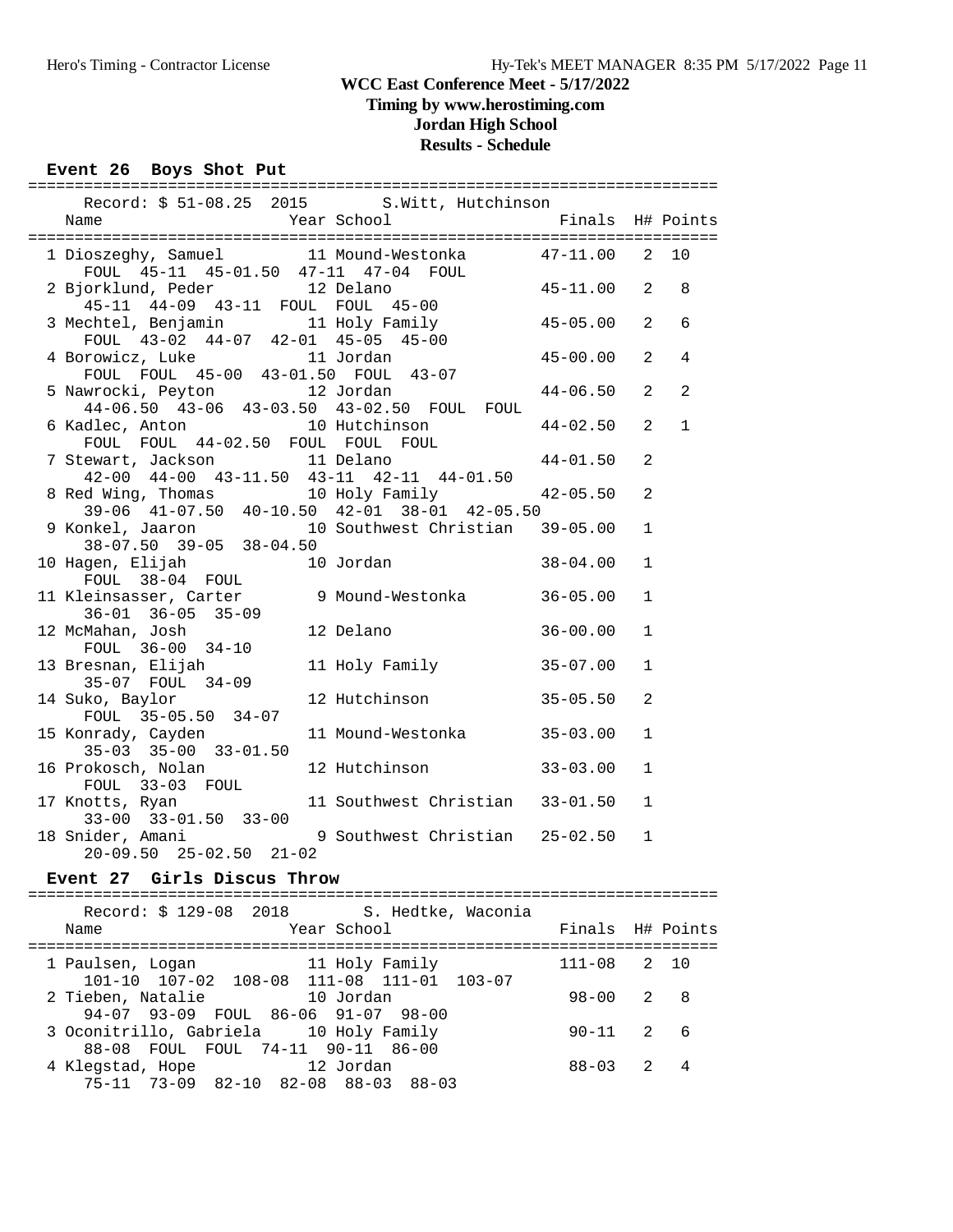**Timing by www.herostiming.com**

**Jordan High School**

# **Results - Schedule**

#### **....Event 27 Girls Discus Throw**

| 5 Christensen, Danyely      11 Mound-Westonka     |                                                           | $85 - 03$ | 2              | $\mathcal{L}$ |
|---------------------------------------------------|-----------------------------------------------------------|-----------|----------------|---------------|
| 83-11 85-03 FOUL 69-05 79-10 FOUL                 |                                                           |           |                |               |
|                                                   | 6 Bettin, Saraphina (2008) 9 Southwest Christian (20-04 1 |           |                | $\mathbf{1}$  |
| 52-06 72-11 FOUL 80-04 70-10 FOUL                 |                                                           |           |                |               |
| 7 Bosch, Kaihley                   12 Holy Family |                                                           | $78 - 05$ | 2              |               |
| 78-05 FOUL 67-00 69-04 64-09 72-08                |                                                           |           |                |               |
| 8 Sickmann, Lily 11 Hutchinson                    |                                                           | 75-03     | $\mathbf{1}$   |               |
| 61-00 75-03 68-07 FOUL 64-07 FOUL                 |                                                           |           |                |               |
| 9 Springer, Annie 12 Mound-Westonka               |                                                           | $72 - 09$ | $\mathfrak{D}$ |               |
| $72 - 09$ 63-03 71-00                             |                                                           |           |                |               |
| 10 Alipour, Isabelle 12 Delano                    |                                                           | 72-06     | $\mathbf{1}$   |               |
| 70-00 FOUL 72-06                                  |                                                           |           |                |               |
| 11 Kuperus, Hailey                                | 12 Delano                                                 | 69-00     | $\mathbf{1}$   |               |
| $62 - 04$ $68 - 10$ $69 - 00$                     |                                                           |           |                |               |
| 12 Fynboh, Olivia                                 | 8 Jordan                                                  | 68-01     | 2              |               |
| 68-01 62-05 63-11                                 |                                                           |           |                |               |
| 13 Bernick, Hanley                                | 9 Delano                                                  | 66-04     | $\mathbf{1}$   |               |
| $66 - 04$ 55-03 62-09                             |                                                           |           |                |               |
| 14 McCue, Libby                                   | 12 Mound-Westonka                                         | 63-11     | $\mathbf{1}$   |               |
| $57-09$ $63-11$ $63-09$                           |                                                           |           | $\mathbf{1}$   |               |
| 15 Thomas, Emmaline                               | 12 Hutchinson                                             | $59 - 08$ |                |               |
| $59 - 02$ $59 - 08$ $55 - 06$                     |                                                           |           |                |               |
| 16 Theis, Zoe                                     | 11 Hutchinson                                             | $50 - 08$ | $\mathbf{1}$   |               |
| FOUL 50-08 48-10                                  |                                                           |           |                |               |

#### **Event 28 Boys Discus Throw**

| Record: \$ 147-10 2016 E. Skie, New Prague                         |                        |                  |                |                            |
|--------------------------------------------------------------------|------------------------|------------------|----------------|----------------------------|
| Name                                                               |                        | ============     |                |                            |
| 1 Dioszeghy, Samuel 11 Mound-Westonka                              |                        | $151 - 025$ 2 10 |                |                            |
| 129-09 148-02 141-05 135-03 141-09 151-02                          |                        |                  |                |                            |
| 2 Red Wing, Thomas 10 Holy Family                                  |                        | $150 - 10$ \$2   |                | $\overline{\phantom{0}}$ 8 |
| 139-02 141-10 FOUL 136-00 139-10 150-10                            |                        |                  |                |                            |
| 3 Bjorklund, Peder 12 Delano                                       |                        | $135 - 11$ 2     |                | $\sqrt{2}$                 |
| 127-04 119-04 125-04 128-11 135-11 FOUL                            |                        |                  |                |                            |
| 4 Suko, Baylor 12 Hutchinson                                       |                        | $129 - 09$       | 2 <sup>0</sup> | $\overline{4}$             |
| 94-07 129-06 FOUL FOUL 129-09 FOUL                                 |                        |                  |                |                            |
|                                                                    |                        | $124 - 10$ 2     |                | 2                          |
| 117-08 113-10 119-03 120-10 93-08 124-10                           |                        |                  |                |                            |
| 6 Seemann, John 9 Mound-Westonka                                   |                        | $123 - 09$ 2     |                | $\mathbf{1}$               |
| 122-03 123-09 106-01 121-02 118-00 FOUL                            |                        |                  |                |                            |
|                                                                    |                        | $122 - 03$       | $\mathfrak{D}$ |                            |
| 122-03 FOUL FOUL 121-11 115-09 FOUL                                |                        |                  |                |                            |
|                                                                    |                        | $113 - 03$       | $\overline{1}$ |                            |
| 8 Larive, Heston 11 Delano<br>102-05 93-01 113-03 109-09 FOUL FOUL |                        |                  |                |                            |
| 9 Heuer, Dustin 12 Jordan                                          |                        | $105 - 08$       | $\mathbf{1}$   |                            |
| 90-03 105-08 102-04                                                |                        |                  |                |                            |
| 10 Bresnan, Elijah                                                 | 11 Holy Family         | $105 - 01$       | $\mathbf{1}$   |                            |
| FOUL FOUL 105-01                                                   |                        |                  |                |                            |
| 11 Konkel, Jaaron                                                  | 10 Southwest Christian | $102 - 08$       | $\mathbf{1}$   |                            |
| 89-00 95-08 102-08                                                 |                        |                  |                |                            |
| 12 Nau, Arley                                                      | 12 Delano              | $102 - 06$       | $\mathbf{1}$   |                            |
| 98-10 102-06 FOUL                                                  |                        |                  |                |                            |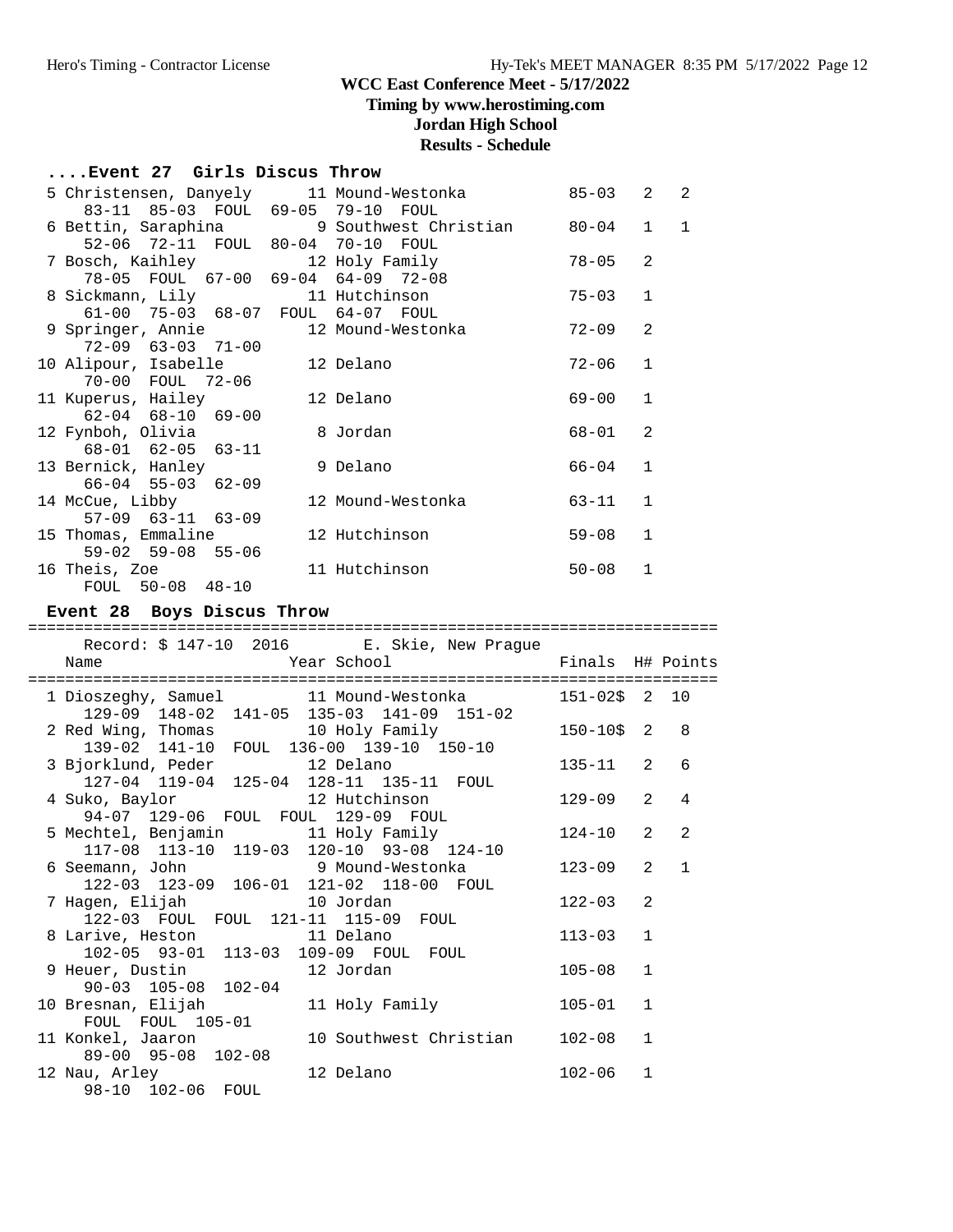## **Timing by www.herostiming.com**

**Jordan High School**

# **Results - Schedule**

# **....Event 28 Boys Discus Throw**

| 13 Eells, Luther        | 11 Hutchinson          | $94 - 01$ |    |
|-------------------------|------------------------|-----------|----|
| 94-01 80-04 90-11       |                        |           |    |
| 14 Hollins, Tyson       | 11 Mound-Westonka      | $90 - 01$ |    |
| $84-03$ 90-01 87-02     |                        |           |    |
| 15 Kadlec, Anton        | 10 Hutchinson          | $87 - 09$ | -2 |
| 87-09 FOUL<br>FOUL.     |                        |           |    |
| 16 Knotts, Ryan         | 11 Southwest Christian | $83 - 11$ |    |
| 68-00 83-11 78-11       |                        |           |    |
| 17 Snider, Amani        | 9 Southwest Christian  | $48 - 03$ |    |
| $48 - 03$<br>46-06 FOUL |                        |           |    |
| -- Borowicz, Luke       | 11 Jordan              | FOUL.     |    |
| FOUL<br>FOUL<br>FOUL    |                        |           |    |

#### **Event 29 Girls Pole Vault**

|                                                  |  | Record: \$ 10-03 2021 J. Red Wing, Holy Family                 |                  |      |
|--------------------------------------------------|--|----------------------------------------------------------------|------------------|------|
| Name                                             |  | Year School                                                    | Finals Points    |      |
|                                                  |  |                                                                |                  |      |
| 1 Mayers, Vivian 11 Delano                       |  |                                                                | 8-09.00 10       |      |
|                                                  |  | $6-00$ $6-06$ $7-00$ $7-06$ $8-00$ $8-03$ $8-06$ $8-09$ $9-00$ |                  |      |
|                                                  |  | PPP PPP 0 0 0 0 XO XO XXX                                      |                  |      |
| 2 Dahlen, Kendall and 7 Jordan                   |  |                                                                | $8 - 03.00$      | 8    |
| $6-00$ $6-06$ $7-00$ $7-06$ $8-00$ $8-03$ $8-06$ |  |                                                                |                  |      |
| 0 0 0 0 0 0 XXX                                  |  |                                                                |                  |      |
| 3 Jones, Samara 10 Jordan                        |  |                                                                | $7 - 06.00$      | 6    |
| $6 - 00$ $6 - 06$ $7 - 00$ $7 - 06$ $8 - 00$     |  |                                                                |                  |      |
| PPP 0 0 0 XXX                                    |  |                                                                |                  |      |
| 4 Santini, Margaret 9 Holy Family                |  |                                                                | $7 - 06.00$      | 4    |
| $6 - 00$ $6 - 06$ $7 - 00$ $7 - 06$ $8 - 00$     |  |                                                                |                  |      |
| $\Omega$<br>O XO O XXX                           |  |                                                                |                  |      |
| 5 Witt, Olivia                                   |  | 11 Delano                                                      | 7-06.00          | 2    |
| $6 - 00$ $6 - 06$ $7 - 00$ $7 - 06$ $8 - 00$     |  |                                                                |                  |      |
| O O XXO O XXX                                    |  |                                                                |                  |      |
|                                                  |  | 6 Kasper, Reese 5 9 Mound-Westonka 5 7-06.00                   |                  | 0.50 |
| $6 - 00$ $6 - 06$ $7 - 00$ $7 - 06$ $8 - 00$     |  |                                                                |                  |      |
| 0 0 0 XO XXX                                     |  |                                                                |                  |      |
| 6 Peterson, Bianca 6 7 Jordan                    |  |                                                                | $7 - 06.00$ 0.50 |      |
| $6 - 00$ $6 - 06$ $7 - 00$ $7 - 06$ $8 - 00$     |  |                                                                |                  |      |
| O O O XO XXX                                     |  |                                                                |                  |      |
| 8 Wigern, Hannah                                 |  | 10 Hutchinson                                                  | $6 - 06.00$      |      |
| $6 - 00$ $6 - 06$ $7 - 00$                       |  |                                                                |                  |      |
| O O XXX                                          |  |                                                                |                  |      |
| 9 Butler, Ali                                    |  |                                                                |                  |      |
| $6 - 00$ $6 - 06$ $7 - 00$<br>XO OXXX            |  |                                                                |                  |      |
|                                                  |  |                                                                |                  |      |
| -- Huynh, Angelina<br>$6 - 00$                   |  | 10 Holy Family                                                 | NH               |      |
|                                                  |  |                                                                |                  |      |
| XXX<br>-- Schmitz, Jillian 7 Mound-Westonka      |  |                                                                | NH               |      |
| $6 - 00$                                         |  |                                                                |                  |      |
| XXX                                              |  |                                                                |                  |      |
|                                                  |  |                                                                |                  |      |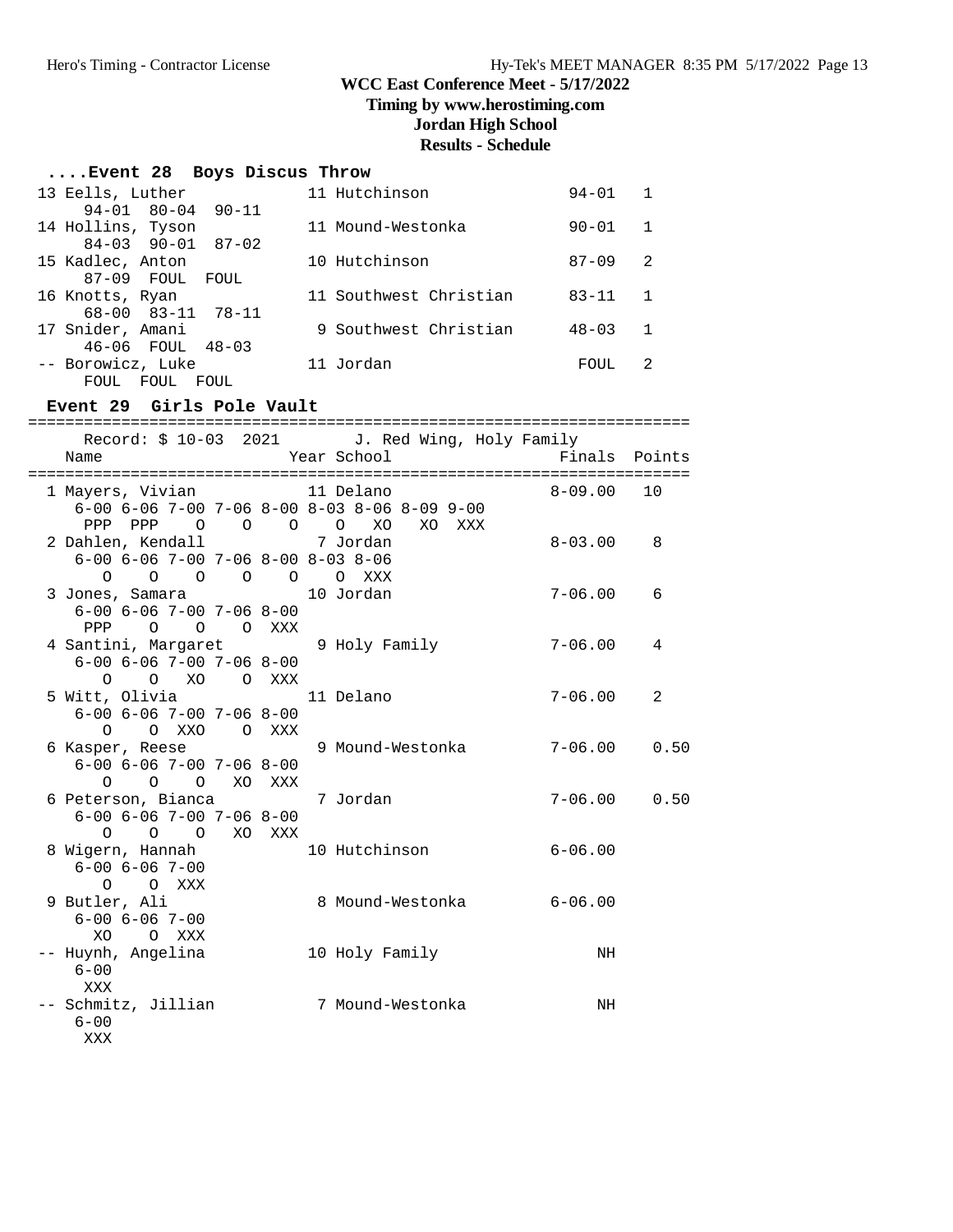## **Timing by www.herostiming.com**

**Jordan High School**

# **Results - Schedule**

#### **Event 30 Boys Pole Vault**

| Record: \$15-00 2016 A. Torp, New Prague<br>Year School<br>Name                                                                                                                                                                                                         | Finals Points                                                               |
|-------------------------------------------------------------------------------------------------------------------------------------------------------------------------------------------------------------------------------------------------------------------------|-----------------------------------------------------------------------------|
| 1 Kasper, Payton 11 Mound-Westonka 14-06.00 10<br>7-00 7-06 8-00 8-06 9-00 9-06 10-00 10-06 11-00 11-06 12-00 12-06 13-00 13-06 14-00 14-06<br>2 Hernandez, Joseph 12 Jordan<br>$12 - 06.00$<br>7-00 7-06 8-00 8-06 9-00 9-06 10-00 10-06 11-00 11-06 12-00 12-06 13-00 | PPP<br>$\begin{array}{ccccccccccccc}\n0 & 0 & 0 & \n\end{array}$<br>XO<br>8 |
| PPP PPP PPP PPP PPP PPP 0 0 0 0 0<br>3 Krause, Elijah                         12 Jordan<br>$11 - 06.00$<br>7-00 7-06 8-00 8-06 9-00 9-06 10-00 10-06 11-00 11-06 12-00<br>PPP PPP PPP PPP PPP 0 0 0 XX0 0 XXX                                                           | $\circ$<br>XXX<br>6                                                         |
| 4 Piehl, Mitchell 12 Hutchinson 10-06.00 4<br>$7-00$ $7-06$ $8-00$ $8-06$ $9-00$ $9-06$ $10-00$ $10-06$ $11-00$<br>PPP PPP PPP PPP 0 0 0 XO<br>XXX                                                                                                                      |                                                                             |
| 5 Red Wing, Thomas 10 Holy Family 9-06.00 2<br>7-00 7-06 8-00 8-06 9-00 9-06 10-00<br>0 0 0 0 0 XXO XXX                                                                                                                                                                 |                                                                             |
| 6 Lorenz, Cooper 9 Jordan<br>$9 - 00.00 1$<br>$7-00$ $7-06$ $8-00$ $8-06$ $9-00$ $9-06$<br>O O O XXO O XXX                                                                                                                                                              |                                                                             |
| 7 Courneya, William 10 Mound-Westonka 8-06.00<br>$7-00$ $7-06$ $8-00$ $8-06$ $9-00$<br>PPP 0 0 0 XXX                                                                                                                                                                    |                                                                             |
| 9 Hutchinson 8-00.00<br>8 Lin, Brian<br>$7-00$ $7-06$ $8-00$ $8-06$<br>O XXO XXX<br>PPP<br>9 Gregor, Breck $\frac{10 \text{ Hutchinson}}{700.7066060}$<br>$7 - 00.00$<br>$7 - 00$ $7 - 06$ $8 - 00$                                                                     |                                                                             |
| XO PPP XXX<br>Event 31 Girls High Jump                                                                                                                                                                                                                                  |                                                                             |
| Record: \$ 5-02 2015 G.Bordson, Hutchinson<br>Record: \$ 5-02 2016 K. Boich, Hutchinson<br>Record: \$ 5-02 2016 R. Allar, New Prague<br>Record: \$ 5-02 2017 0. Motley, Delano<br>Record: \$ 5-02 2021<br>A. Hennen, New Prague<br>Year School<br>Name                  | Finals Points                                                               |
| 1 Menk, Abby 11 Delano 5-02.00\$ 10<br>$4-02$ $4-04$ $4-06$ $4-08$ $4-10$ $5-00$ $5-02$ $5-04$<br>PPP PPP XO O XO XXO XXO XXX                                                                                                                                           |                                                                             |
| 2 Tews, Erin 12 Hutchinson<br>$5 - 00.00$<br>$4-02$ $4-04$ $4-06$ $4-08$ $4-10$ $5-00$ $5-02$                                                                                                                                                                           | 8                                                                           |
| $\begin{matrix} 0 & 0 & 0 & 0 & 0 & 0 & 0 \end{matrix} \quad \begin{matrix} \text{XXO} & \text{XXX} \\ \text{XXO} & \text{XXX} \end{matrix}$<br>3 Staloch, Morgan 8 Jordan<br>$4 - 10.00$<br>$4-02$ $4-04$ $4-06$ $4-08$ $4-10$ $5-00$<br>0 0 0 0 XO XXX                | 6                                                                           |
| 9 Holy Family<br>4 Laaksonen, Sonja<br>$4 - 08.00$<br>$4-02$ $4-04$ $4-06$ $4-08$ $4-10$<br>PPP 0 0 0 XXX                                                                                                                                                               | 4                                                                           |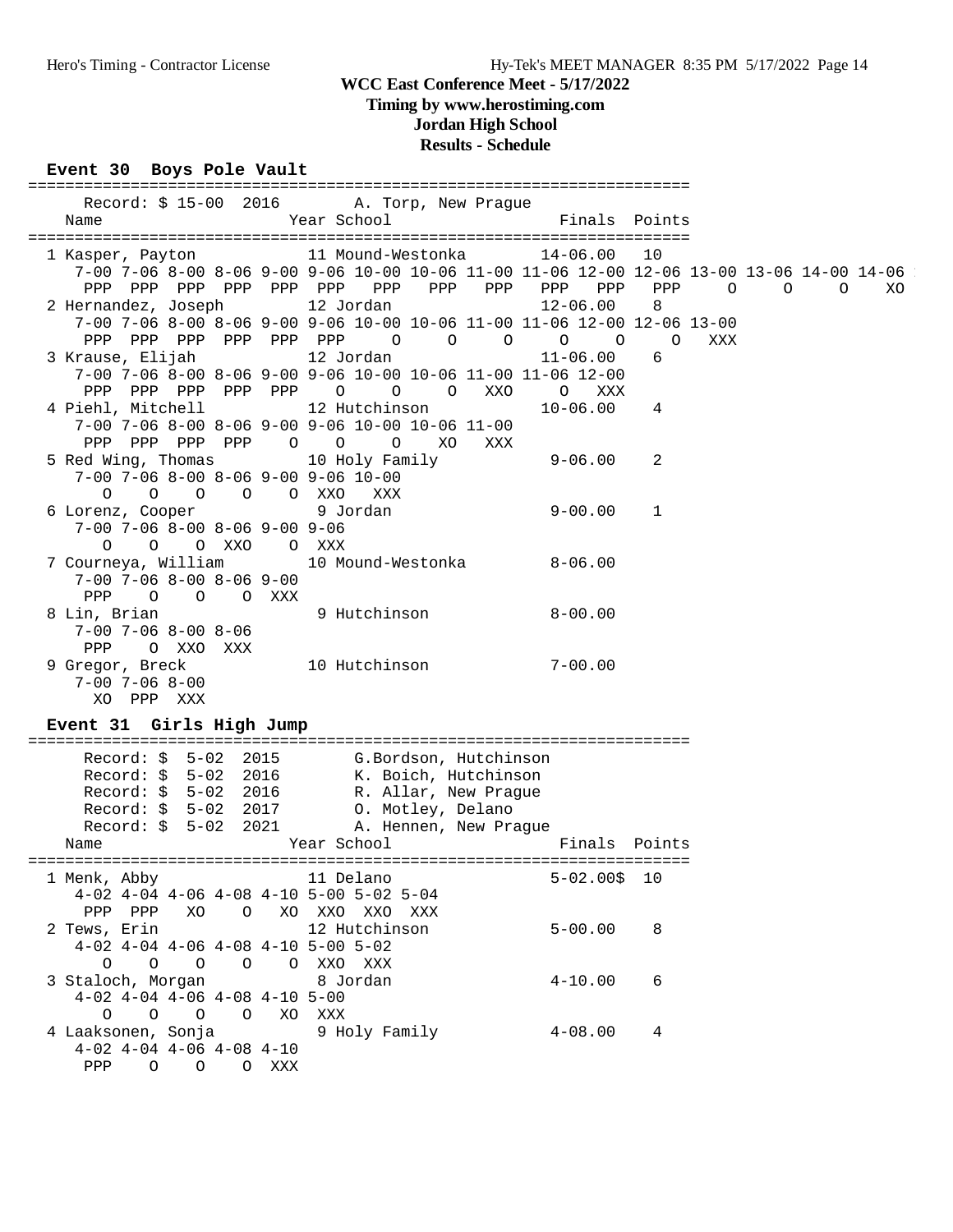## **Timing by www.herostiming.com**

## **Jordan High School**

# **Results - Schedule**

| Event 31 Girls High Jump           |                   |             |      |
|------------------------------------|-------------------|-------------|------|
| 5 Rehman, Lexie 6 8 Mound-Westonka |                   | $4 - 08.00$ | 2    |
| $4-02$ $4-04$ $4-06$ $4-08$ $4-10$ |                   |             |      |
| O XO XXO XXX<br>$\Omega$           |                   |             |      |
| 6 Miner, Natalie 10 Mound-Westonka |                   | $4 - 06.00$ | 0.33 |
| $4-02$ $4-04$ $4-06$ $4-08$        |                   |             |      |
| $O$ $O$ $O$ $XXX$                  |                   |             |      |
| 6 Newell, Isabel                   | 12 Mound-Westonka | $4 - 06.00$ | 0.33 |
| $4-02$ $4-04$ $4-06$ $4-08$        |                   |             |      |
| PPP PPP OXXX                       |                   |             |      |
| 6 Stansbury, Breanna               | 10 Hutchinson     | $4 - 06.00$ | 0.33 |
| $4-02$ $4-04$ $4-06$ $4-08$        |                   |             |      |
| O O O XXX                          |                   |             |      |
| 9 Church, Molly                    | 7 Jordan          | $4 - 06.00$ |      |
| $4-02$ $4-04$ $4-06$ $4-08$        |                   |             |      |
| O O XO XXX                         |                   |             |      |
| 10 Crawford, Kylie                 | 9 Hutchinson      | $4 - 04.00$ |      |
| $4 - 02$ $4 - 04$ $4 - 06$         |                   |             |      |
| $O$ $O$ $XXX$                      |                   |             |      |
| 11 Green, Erin                     | 12 Delano         | $4 - 04.00$ |      |
| $4 - 02$ $4 - 04$ $4 - 06$         |                   |             |      |
| O XXO XXX                          |                   |             |      |
| 12 Suda, Kaitlyn                   | 10 Jordan         | $4 - 02.00$ |      |
| $4 - 02$ $4 - 04$                  |                   |             |      |
| XO XXX                             |                   |             |      |

## **Event 32 Boys High Jump**

| Record: \$ 6-09 2018 M. Peterson, Hutchinson |  |                |                |                |
|----------------------------------------------|--|----------------|----------------|----------------|
| Name                                         |  |                |                |                |
| 1 Runge, Carter 11 Jordan                    |  |                | $5 - 08.00$ 10 |                |
| $5-02$ 5-04 5-06 5-08 5-10                   |  |                |                |                |
| 0 0 XO O XXX                                 |  |                |                |                |
| 2 Elliot, Alex 11 Hutchinson                 |  |                | $5 - 08.00$ 8  |                |
| $5-02$ $5-04$ $5-06$ $5-08$ $5-10$           |  |                |                |                |
| PPP 0 0 XO XXX                               |  |                |                |                |
| 3 Kes, Nate 11 Jordan                        |  |                | $5 - 08.00$    | -6             |
| $5-02$ 5-04 5-06 5-08 5-10                   |  |                |                |                |
| PPP<br>O XXO XXO XXX                         |  |                |                |                |
| 4 Suggs, Keiji                               |  | 10 Holy Family | $5 - 06.00$    | $\overline{4}$ |
| $5 - 02$ $5 - 04$ $5 - 06$ $5 - 08$          |  |                |                |                |
| O XO O XXX                                   |  |                |                |                |
| 5 Metzger, Bryson                            |  | 12 Jordan      | $5 - 06.00$    | 2              |
| $5 - 02$ $5 - 04$ $5 - 06$ $5 - 08$          |  |                |                |                |
| O O XO XXX                                   |  |                |                |                |
| 6 Lee, Iain                                  |  | 12 Delano      | $5 - 06.00$    | $\overline{1}$ |
| $5 - 02$ $5 - 04$ $5 - 06$ $5 - 08$          |  |                |                |                |
| O XXO XXO XXX                                |  |                |                |                |
| 7 Stewart, Jackson                           |  | 11 Delano      | $5 - 04.00$    |                |
| $5 - 02$ $5 - 04$ $5 - 06$                   |  |                |                |                |
| XO XO XXX                                    |  |                |                |                |
| 8 Bauer, Jack                                |  | 11 Holy Family | $5 - 04.00$    |                |
| $5 - 02$ $5 - 04$ $5 - 06$                   |  |                |                |                |
| XXO XO XXX                                   |  |                |                |                |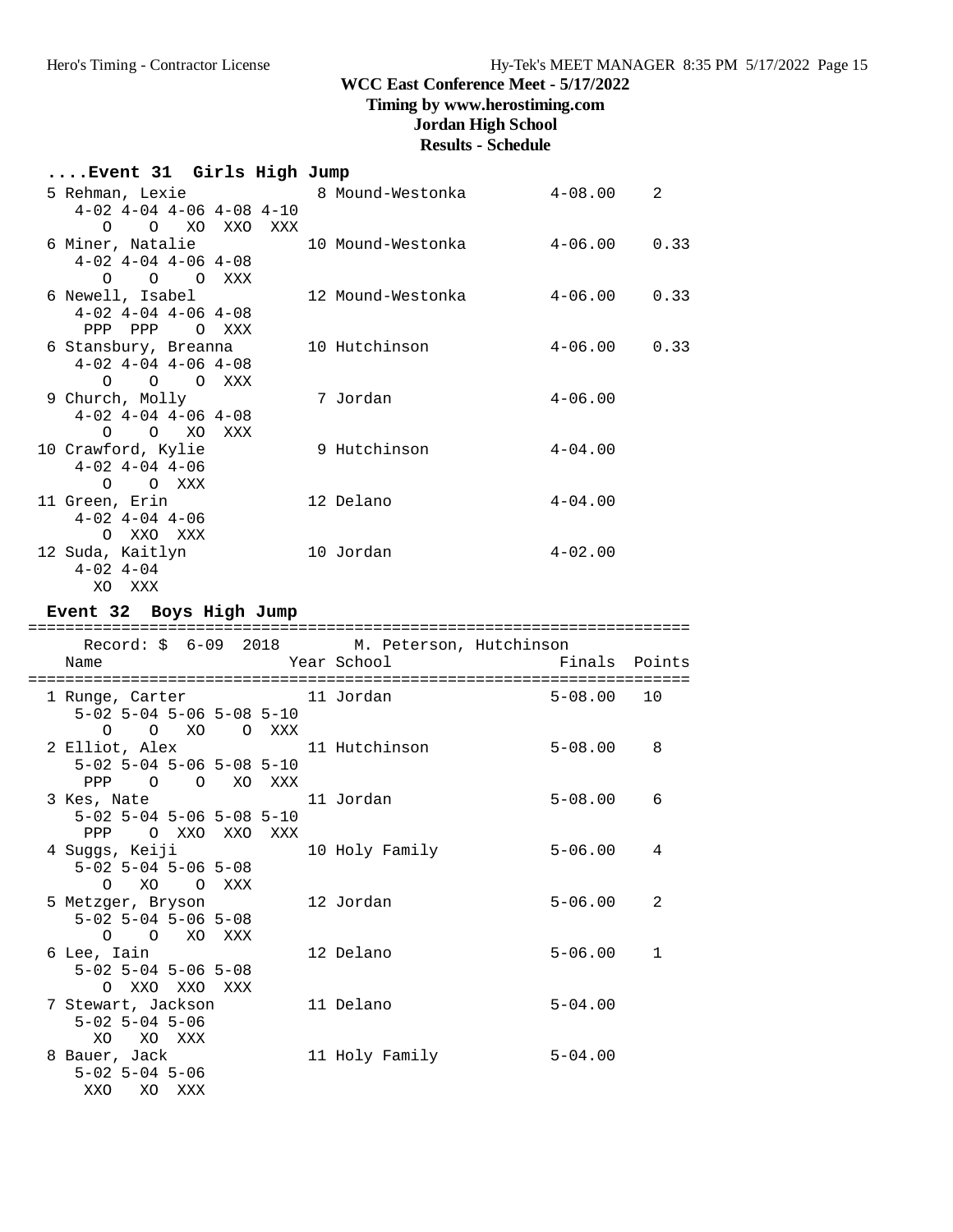## **Timing by www.herostiming.com**

**Jordan High School**

# **Results - Schedule**

| Event 32 Boys High Jump                  |                   |             |
|------------------------------------------|-------------------|-------------|
| 9 Tice, Ben                              | 12 Mound-Westonka | $5 - 04.00$ |
| $5 - 02$ $5 - 04$ $5 - 06$<br>XO XXO XXX |                   |             |
| 10 Chromy, Matthew                       | 12 Holy Family    | $5 - 02.00$ |
| $5 - 02$ $5 - 04$                        |                   |             |
| O XXX                                    |                   |             |
| 11 Peterson, Parker<br>$5 - 02$ 5 - 04   | 10 Hutchinson     | $5 - 02.00$ |
| XXO XXX                                  |                   |             |
| -- Epsky, Micah                          | 9 Mound-Westonka  | ΝH          |
| $5 - 0.2$                                |                   |             |
| XXX<br>-- Boe, Theophilus                | 11 Mound-Westonka | ΝH          |
| $5 - 02$                                 |                   |             |
| XXX                                      |                   |             |
| -- Rice, Keegan                          | Delano<br>9       | SCR         |

#### **Event 33 Girls Long Jump**

| Record: \$ 18-01.25 2018 D. Pioske, Waconia                                                                                                      |              |              |              |
|--------------------------------------------------------------------------------------------------------------------------------------------------|--------------|--------------|--------------|
| 1 Seitz, Makenna 10 Mound-Westonka 15-06.00 2 10                                                                                                 |              |              |              |
| 15-05.25 13-07.50 15-02 13-11.50 15-02.75 15-06<br>2 Kasper, Reese 9 Mound-Westonka 15-06.00 2 8<br>FOUL 15-06 FOUL 14-10.50 FOUL 14-05.50       |              |              |              |
| 3 Hiveley, Jillian 12 Jordan 15-05.00 2<br>14-11 15-03.50 FOUL 15-02.50 15-05 15-00.50                                                           |              |              | 6            |
| 4 Wercinski, Kaitlyn 10 Southwest Christian 15-05.00 1 4<br>14-07.50 14-03 12-01.25 13-11 15-05 14-07.75                                         |              |              |              |
| 5 Johnson, Marin 10 Delano 15-01.25 2<br>FOUL 14-10.25 14-05.50 13-07 15-01.25 15-00                                                             |              |              | 2            |
| 6 Heinonen, Kayla                  8 Delano                                   15-01.00    1<br>13-08.75   FOUL   14-08.25   14-10   FOUL   15-01 |              |              | $\mathbf{1}$ |
| 7 Dekkers, Ada (10 Southwest Christian 14-11.50)<br>14-11.50 14-11.25 14-05 13-07.25 13-06 14-08                                                 |              | 2            |              |
| 8 Laaksonen, Sonja<br>14-06.25 14-05 14-06 14-08.50 13-06.25 14-07.50<br>9 Nemecek, Cassie<br>10 Mound-Westonka 14-05.50                         |              | 2            |              |
| 14-04 FOUL 14-05.50<br>10 Tupa Clark, Greta 9 Holy Family 14-04.00                                                                               |              | $\mathbf{1}$ |              |
| $13-09$ $14-04$ $13-09$                                                                                                                          |              | 2            |              |
| 11 Winters, Meaghan 11 Jordan<br>13-08.50 14-00 14-03.50                                                                                         | $14 - 03.50$ | 2            |              |
| 12 Dean, Morgan 12 Hutchinson 14-01.50<br>FOUL 13-09 14-01.50<br>13 Santini, Margaret 9 Holy Family 14-01.00                                     |              | $\mathbf{1}$ |              |
| FOUL 13-09.50 14-01<br>14 Kilian, Brenna 11 Hutchinson 13-10.00                                                                                  |              | $\mathbf{1}$ |              |
| 13-05.50 13-10 13-07.50                                                                                                                          |              | $\mathbf{1}$ |              |
| 15 Mengel, Morgan 68 Jordan<br>FOUL 13-09 FOUL                                                                                                   | 13-09.00     | 2            |              |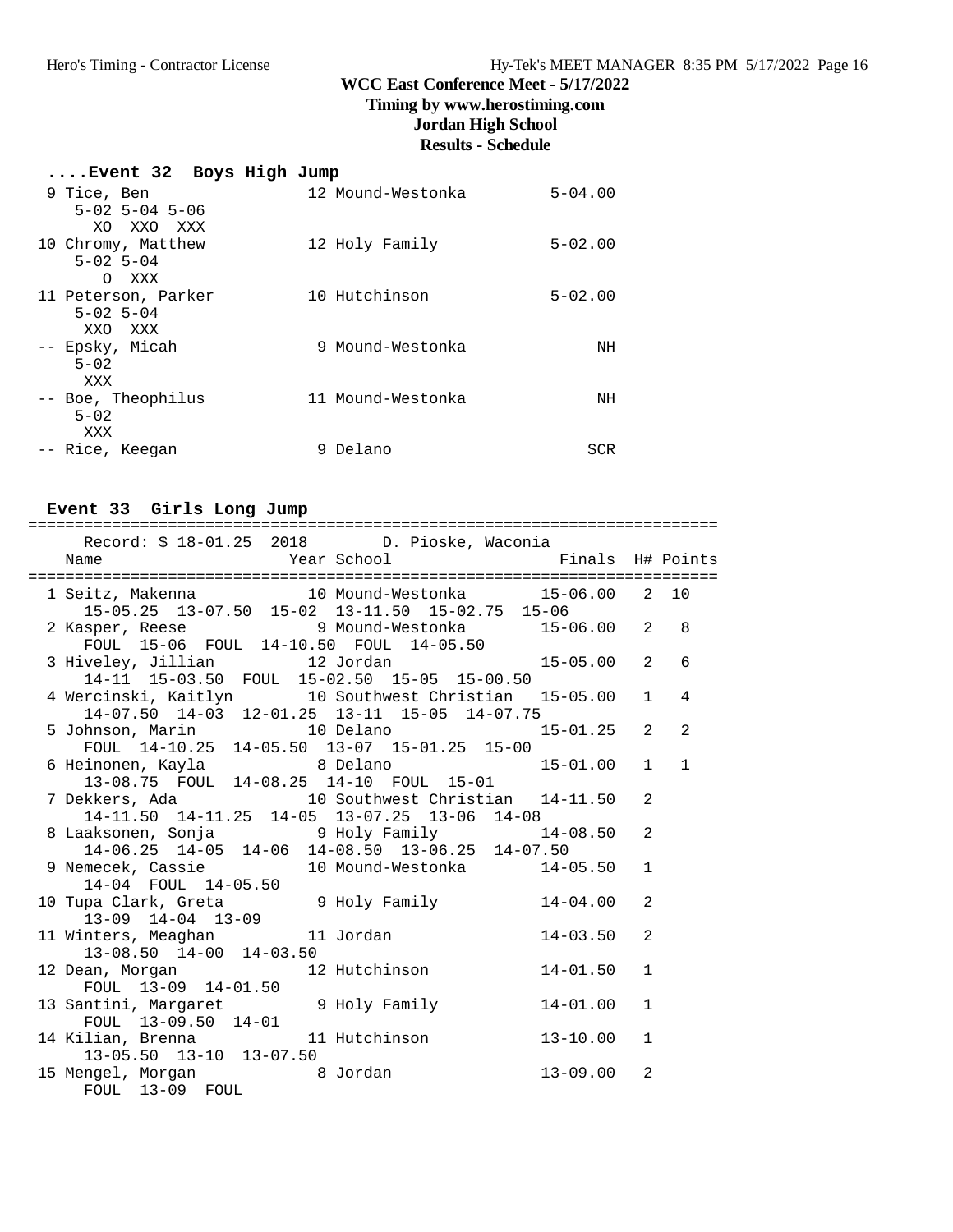## **Timing by www.herostiming.com**

## **Jordan High School**

#### **Results - Schedule**

#### **....Event 33 Girls Long Jump**

| 16 Kobow, Brooke |                        |  | 11 Hutchinson                     | 13-02.50 1 |  |
|------------------|------------------------|--|-----------------------------------|------------|--|
|                  | FOUL 13-02.50 12-07.75 |  |                                   |            |  |
| 17 Carter, Kelly |                        |  | 10 Southwest Christian 11-10.50 1 |            |  |
|                  | FOUL 10-10 11-10.50    |  |                                   |            |  |
| -- Menk, Anna    |                        |  | 9 Delano                          | FOUL 1     |  |
|                  | FOUL FOUL FOUL         |  |                                   |            |  |

#### **Event 34 Boys Long Jump**

| Record: \$ 22-05.50 2016 D. McCuskey, Orono<br>Year School <a> Finals<br/> H# Points<br/>Name</a> |                  |                |                |
|---------------------------------------------------------------------------------------------------|------------------|----------------|----------------|
|                                                                                                   |                  |                |                |
| 1 Smith, Austin 12 Jordan                                                                         | $21 - 05.00$ 2   |                | 10             |
| FOUL 21-02.50 21-05 19-11 20-03.50 FOUL                                                           |                  |                |                |
| 2 Montreuil, Owen 12 Jordan                                                                       | $19 - 11.50$ 2   |                | 8              |
| FOUL 18-04 19-11.50 18-08 FOUL 19-06.50                                                           |                  |                |                |
| 3 Rosenow, Grayson 10 Delano                                                                      | $19 - 07.75$ 2   |                | - 6            |
| 18-11.50 18-10.50 18-11 18-07 19-07.75 FOUL                                                       | $19 - 06.50$ 2   |                | $\overline{4}$ |
| 4 Westerhaus, Thomas 10 Holy Family<br>19-04 19-05 19-01 18-07.50 18-06.50 19-06.50               |                  |                |                |
| 5 Kes, Nate<br>11 Jordan                                                                          | 19-05.00         | $\overline{a}$ | $\overline{2}$ |
| 19-02.75 FOUL FOUL 15-06.50 19-05 FOUL                                                            |                  |                |                |
| 6 Anderson, Dimitri 11 Mound-Westonka 19-00.00                                                    |                  | 2              | $\mathbf{1}$   |
| 19-00 18-02.75 FOUL FOUL FOUL FOUL                                                                |                  |                |                |
| 7 Card, Treyton 11 Hutchinson 18-06 18-11.25 18-11.50 18-08.50 18-08.50 18-03.50                  | $18 - 11.50$     | 2              |                |
|                                                                                                   |                  |                |                |
| 8 Buck, Zion 10 Southwest Christian 17-07.50                                                      |                  | $\mathbf{1}$   |                |
|                                                                                                   |                  |                |                |
| 9 Renner, Charles                                                                                 |                  | 2              |                |
| 17-01 17-07 14-00.50                                                                              |                  |                |                |
| 10 Jergens, Sam<br>10 Delano<br>17-06 FOUL 17-04.50                                               | $17 - 06.00$     | $\mathbf{1}$   |                |
| 11 Kimbrough, John (Jt) 9 Mound-Westonka 17-06.00                                                 |                  | $\mathbf{1}$   |                |
| 17-06 17-03.50 17-00.50                                                                           |                  |                |                |
| 12 Hutchinson<br>12 Kilian, Rowan                                                                 | $17 - 04.00$     | $\mathbf{1}$   |                |
| 16-10.50 16-05 17-04                                                                              |                  |                |                |
| 11 Mound-Westonka<br>13 Kasper, Payton                                                            | $16 - 11.75$     | 2              |                |
| FOUL FOUL 16-11.75                                                                                |                  |                |                |
| 12 Delano<br>14 Roepke, Gage                                                                      | $16 - 01.00$     | $\mathbf{1}$   |                |
| 16-01 FOUL 15-09.50                                                                               |                  |                |                |
| 8 Holy Family<br>15 Neubauer, Breck                                                               | 16-00.00         | $\mathbf{1}$   |                |
| 14-06 15-09.25 16-00                                                                              |                  |                |                |
| 16 Frye, Gavin<br>10 Holy Family                                                                  | 15-10.00         | $\mathbf{1}$   |                |
| FOUL 15-10 FOUL<br>17 Hunt, Andy<br>10 Southwest Christian 14-04.50 1                             |                  |                |                |
| $14-02.50$ $13-10.50$ $14-04.50$                                                                  |                  |                |                |
|                                                                                                   |                  |                |                |
| Event 35 Girls Triple Jump                                                                        |                  |                |                |
| Record: \$ 38-04.50 2018 L. Hansen, Orono                                                         |                  |                |                |
| Year School<br>Name                                                                               | Finals H# Points |                |                |
|                                                                                                   |                  |                |                |
| 1 Straub, Mehlayna 11 Southwest Christian 36-03.50 2 10                                           |                  |                |                |
| 34-02.75 34-06.25 36-03.50 35-02 FOUL FOUL                                                        |                  |                |                |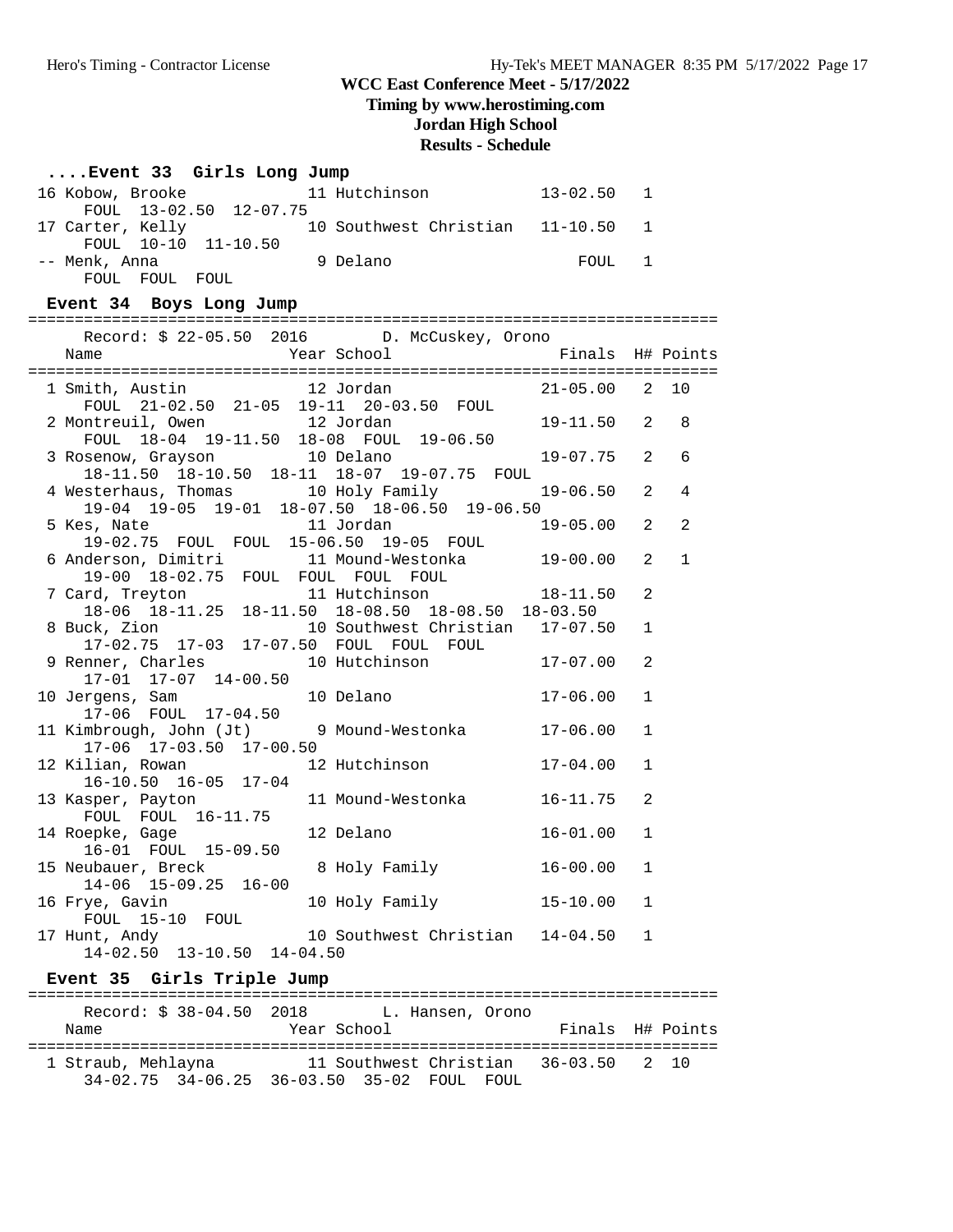**Timing by www.herostiming.com**

## **Jordan High School**

# **Results - Schedule**

#### **....Event 35 Girls Triple Jump**

| 2 Christensen, Samantha 17 Mound-Westonka<br>31-06 31-06 32-04.50 31-08 33-10.50 33-05                                                | $33 - 10.50$ | 2<br>8                           |
|---------------------------------------------------------------------------------------------------------------------------------------|--------------|----------------------------------|
| 3 Mayers, Vivian 11 Delano                                                                                                            | $32 - 08.25$ | 2<br>6                           |
| 32-08.25 FOUL 32-02.25 31-00 FOUL 31-03                                                                                               | $32 - 06.00$ | $\overline{2}$<br>$\overline{4}$ |
| 4 Staloch, Morgan 8 Jordan<br>FOUL 32-06 31-11.75 31-09.50 FOUL 31-10                                                                 |              |                                  |
| 5 Stansbury, Breanna 10 Hutchinson<br>$31-08$ $31-11.75$ FOUL 29-00 31-02 31-10.75                                                    | $31 - 11.75$ | 2<br>$\mathbf{1}$                |
| 6 Church, Molly 7 Jordan<br>$31-08.75 \quad 31-04.50 \quad 31-03 \quad 31-01 \quad 30-05.25 \quad 30-11$                              | $31 - 08.75$ | $\mathbf{1}$<br>$\mathbf{1}$     |
| 7 Mehrkens, Lucy 8 Jordan 31-04.<br>31-04.50 30-02 30-10.25 30-07.75 30-00.50 30-03.50                                                | $31 - 04.50$ | 2                                |
| 8 Nemecek, Cassie 10 Mound-Westonka 30-06.25                                                                                          |              | 2                                |
| FOUL 30-01.25 30-06.25 29-10 28-04.50 29-09<br>9 Witt, Olivia 11 Delano                                                               | $29 - 10.00$ | 2                                |
| 10 Kasper, Reese 9 Mound-Westonka 29-07.75<br>27-03 29-07.75 28-11<br>11 Kerk                                                         |              | $\mathbf{1}$                     |
| 11 Keskey, Maren 10 Southwest Christian 29-04.75                                                                                      |              | $\mathbf{1}$                     |
| $29-04.75$ 29-00.50 29-01.50<br>12 Lang, Shelby 10 Hutchinson 28-09.00                                                                |              | 2                                |
| 28-09 FOUL FOUL<br>13 Kilian, Brenna 11 Hutchinson 27-07.25                                                                           |              | $\mathbf{1}$                     |
| 27-04 27-02.25 27-07.25<br>-- Bettin, Saraphina (2001) 9 Southwest Christian (2008) FOUL                                              |              | $\mathbf{1}$                     |
|                                                                                                                                       |              |                                  |
| FOUL FOUL FOUL<br><b>SCR</b>                                                                                                          |              | $\mathbf{1}$                     |
| -- Ingle, Sierra 11 Delano<br>Event 36 Boys Triple Jump                                                                               |              |                                  |
|                                                                                                                                       |              |                                  |
| Record: \$46-01.50 2016 I. Nelson, Huchinson                                                                                          |              |                                  |
|                                                                                                                                       |              |                                  |
| 1 Montreuil, Owen 12 Jordan 40-07.50 10<br>39-00.50 39-08 40-07 39-11.75 40-06 40-07.50<br>2 Kes, Nate 11 Jordan 39-06.00 8           |              |                                  |
| 38-09.50 37-05.75 38-00 38-06.50 39-03 39-06                                                                                          |              | 6                                |
| 3 Figueroa, Diego 11 Mound-Westonka 38-07.25<br>37-09.75 38-07.25 38-02.25 FOUL FOUL FOUL<br>4 Noyes, Seth                            | $37 - 04.25$ | $\overline{4}$                   |
| yes, Seth 10 Jordan 10 37-04.25 36-10.50<br>36-08 37-01 36-00.75 37-00.50 37-04.25 36-10.50<br>5 Card, Treyton 11 Hutchinson 36-10.75 |              | $\overline{a}$                   |
| FOUL 36-00.50 FOUL 36-10.75 36-02.75 FOUL<br>6 Wolf, Noah<br>11 Mound-Westonka                                                        | $36 - 04.75$ | $\mathbf 1$                      |
| 35-09 36-04.75 34-07.50 34-11.50 FOUL FOUL<br>7 Anderson, Dimitri<br>11 Mound-Westonka                                                | $36 - 01.00$ |                                  |
| 36-01 FOUL FOUL FOUL FOUL FOUL<br>8 Konkel, Jaaron<br>10 Southwest Christian                                                          | $34 - 09.50$ |                                  |
| 32-10 34-09.50 34-02 33-09 33-03 30-10.50<br>9 Van Marel, William 9 Hutchinson<br>$34-07.75$ $34-08$ $34-06.25$                       | $34 - 08.00$ |                                  |

30-09 29-01 FOUL